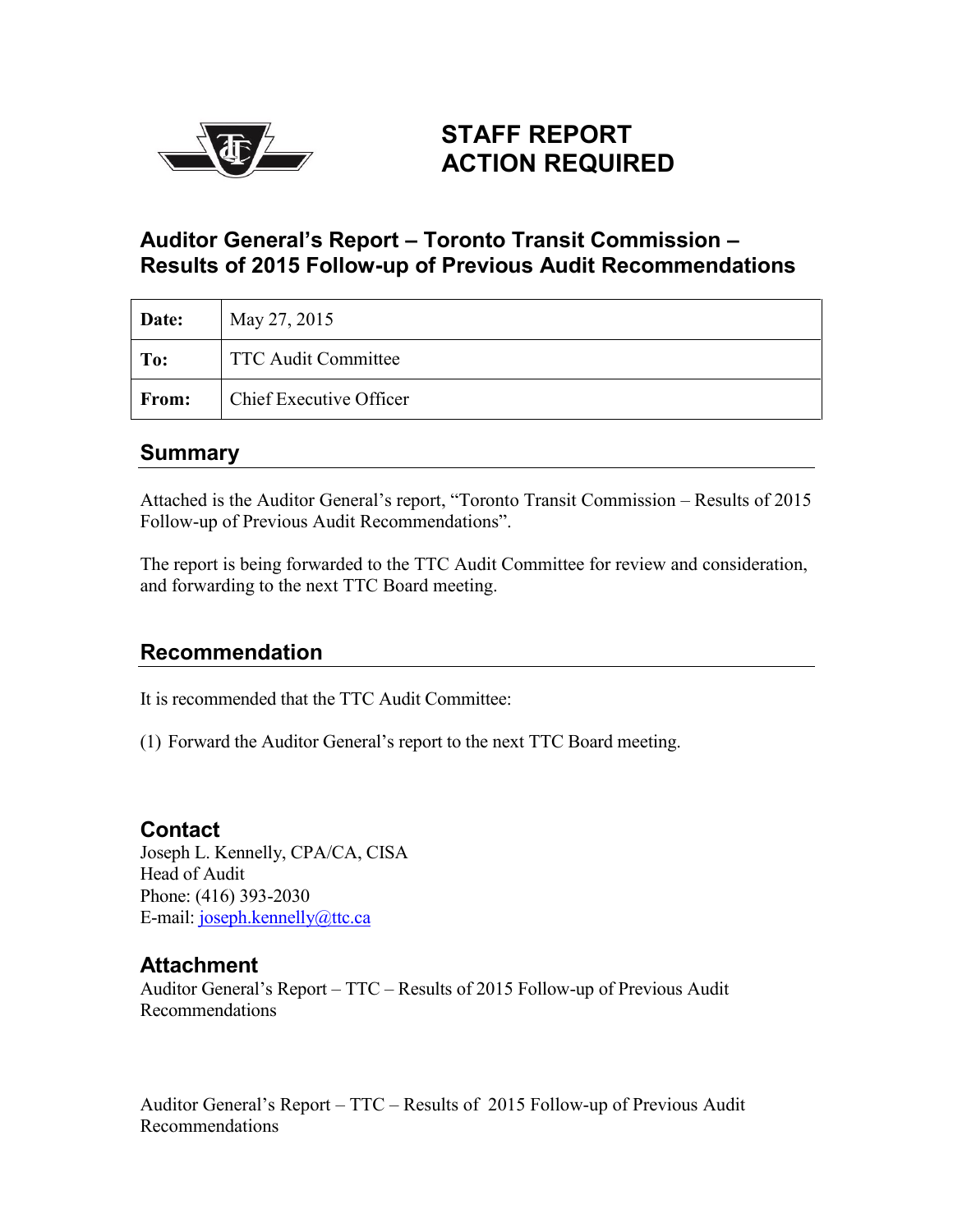

# **AUDITOR GENERAL'S REPORT ACTION REQUIRED**

# **Toronto Transit Commission – Results of 2015 Followup of Previous Audit Recommendations**

| Date:                       | May 12, 2015               |
|-----------------------------|----------------------------|
| To:                         | <b>TTC Audit Committee</b> |
| From:                       | <b>Auditor General</b>     |
| Wards:                      | All                        |
| <b>Reference</b><br>Number: |                            |

# **SUMMARY**

The Auditor General's Office conducts an annual follow-up review to assess the implementation status of previously issued audit recommendations. This report provides the recommendation follow-up results for the following two audit reports:

- Review of Wheel-Trans Services Sustaining Level and Quality of Service Requires Changes to the Program, 2012
- Review of Bus Maintenance and Shops Department, Phase One: Bus Maintenance and Warranty Administration, 2014

This is our second follow-up review of the 2012 Wheel-Trans audit which provided 22 recommendations. Nine recommendations were determined as fully implemented in the previous follow-up process. Of the remaining 13 recommendations reviewed in the current follow-up process, none are fully implemented.

The Bus Maintenance Phase One report was issued in 2014. As such, this is the first follow-up on the implementation status of the 18 recommendations contained in the report. Of the 18 recommendations, two are fully implemented, and one no longer applicable. While 15 recommendations have not been fully implemented, our assessment found that significant progress has been made by staff.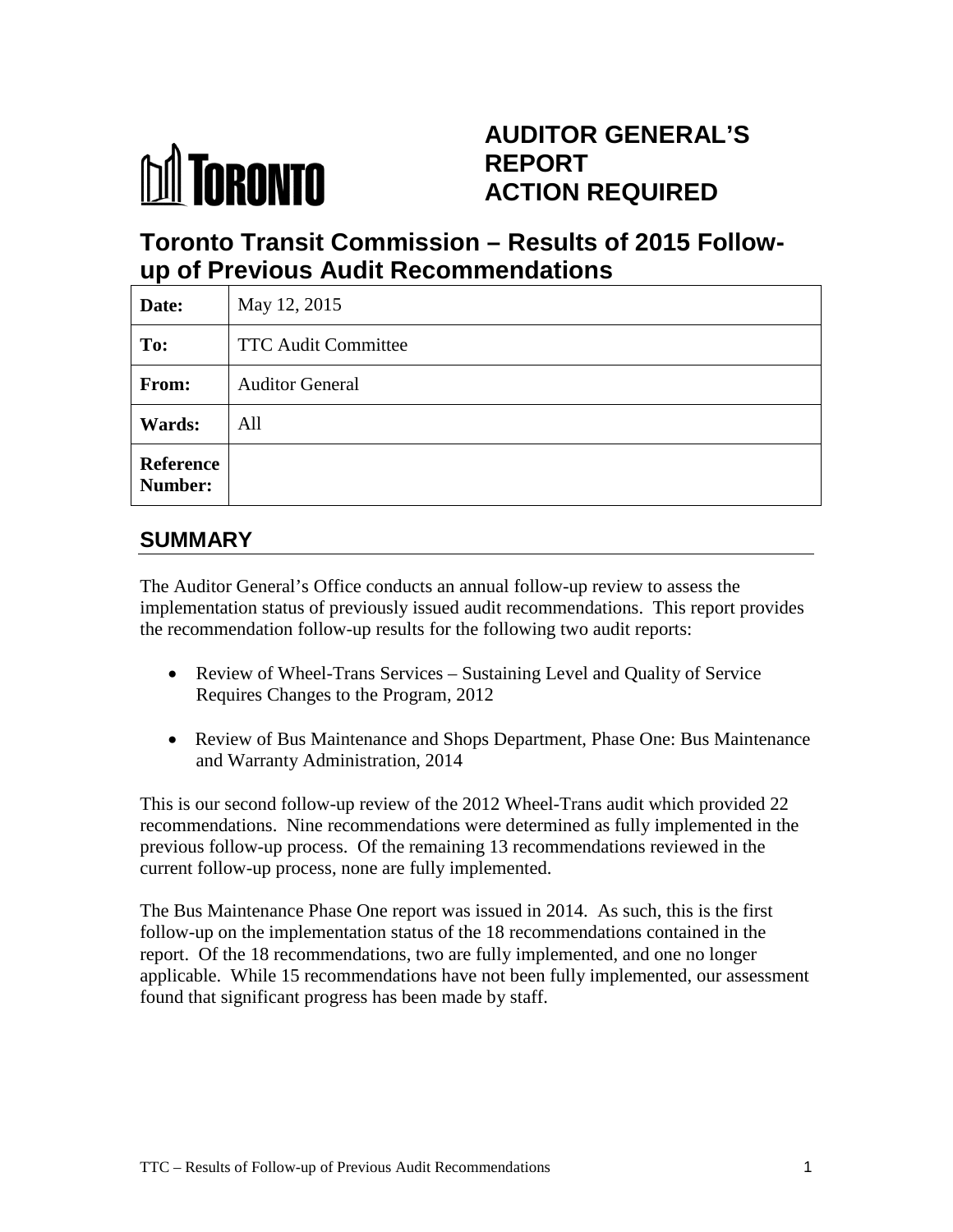# **RECOMMENDATION**

#### **The Auditor General recommends that:**

1. The TTC Audit Committee receive this report for information and forward the report to the TTC Board.

### **Financial Impact**

The recommendation in this report has no financial impact.

## **DECISION HISTORY**

The Auditor General conducts an annual follow-up process to determine whether management has taken appropriate action to implement recommendations contained in previously issued audit reports. The follow-up process is part of the Auditor General's Annual Work Plan.

We conducted this follow-up audit in accordance with generally accepted government auditing standards. Those standards require that we plan and perform the audit to obtain sufficient, appropriate evidence to provide a reasonable basis for our findings and conclusions based on our audit objectives. We believe that the evidence obtained provides a reasonable basis for our findings and conclusions based on our audit objectives.

The Auditor General's annual process for follow-up on outstanding audit recommendations requires that management provide a written response on the implementation status of each recommendation contained in audit reports. Where management indicates that a recommendation is not implemented, audit work is not performed. For those recommendations noted by management as implemented, audit staff conduct additional analysis and testing, and review relevant information to verify management assertions.

Our verification is based on audit work conducted during the follow-up period usually between March and April each year. For recommendations verified as fully implemented by audit staff, no further work is conducted on those recommendations in subsequent audit follow-up cycles. Ongoing implementation and maintenance of audit recommendations, such as policy and procedure enhancements or improved controls, rely on management's continuous efforts beyond the audit follow-up process.

The Wheel-Trans audit report was presented to the TTC Board at its December 19, 2012 meeting and to the TTC Audit Committee on February 19, 2013. This is our second follow-up on Wheel-Trans audit recommendations.

The Bus Maintenance Phase 1 audit report was presented to the TTC Audit Committee at its February 11, 2014 meeting, and to the TTC Board at its February 24, 2014 meeting.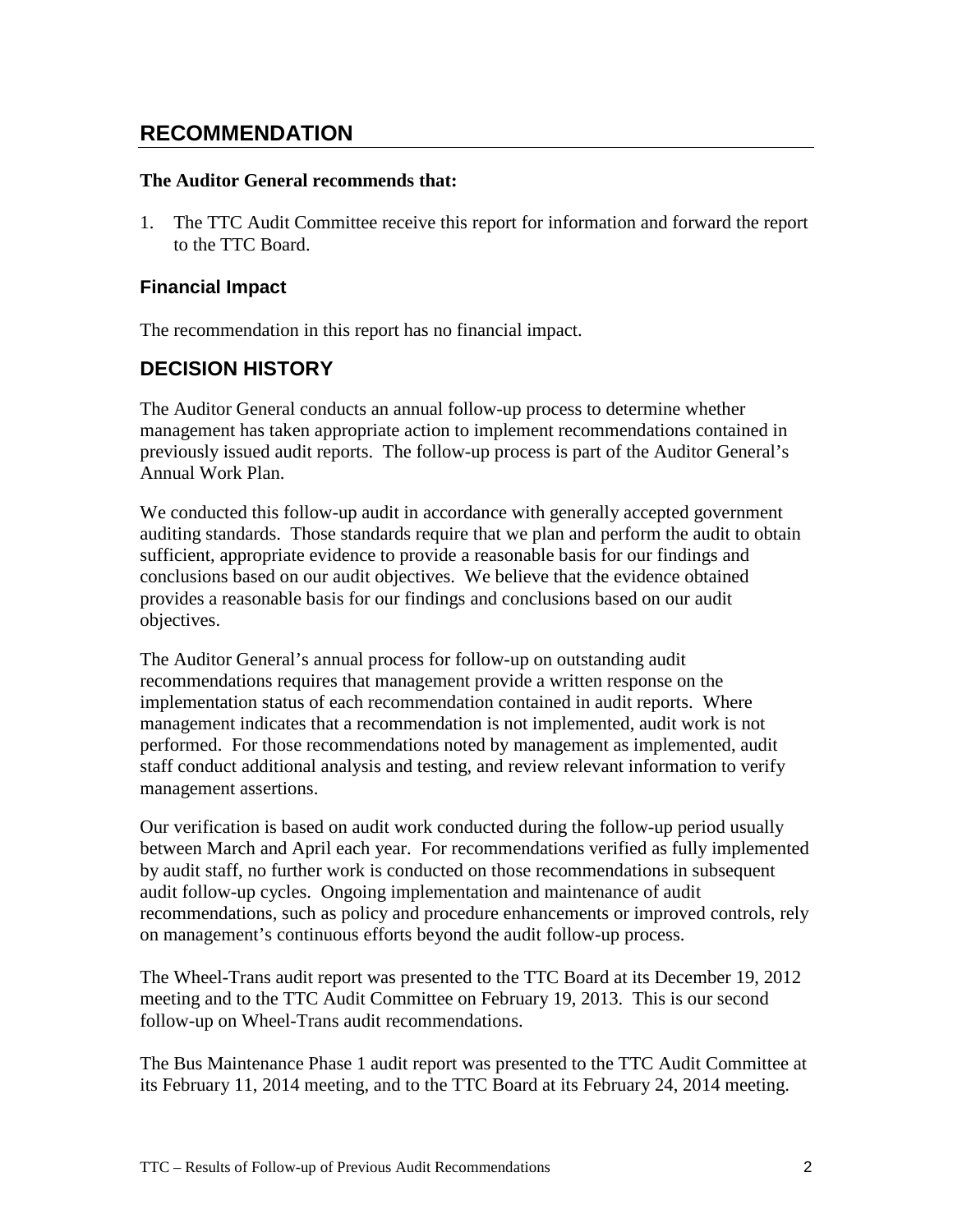This is our first follow-up review on recommendations made in the Bus Maintenance Phase One audit.

# **COMMENTS**

Table 1 outlines our current assessment results pertaining to the implementation status of recommendations in the Wheel-Trans audit report and the Bus Maintenance Phase One audit report.

| <b>Report Title and Date</b>                                                                                                   | <b>Total</b> | <b>Results of Current Review</b>   |                                        |                                 |
|--------------------------------------------------------------------------------------------------------------------------------|--------------|------------------------------------|----------------------------------------|---------------------------------|
|                                                                                                                                |              | <b>Fully</b><br><b>Implemented</b> | <b>Not Fully</b><br><b>Implemented</b> | <b>Not</b><br><b>Applicable</b> |
| Review of Wheel-Trans Services - Sustaining<br>Level and Quality of Service Requires Changes<br>to the Program (December 2012) | 13           | 0                                  | 13                                     |                                 |
| Review of Bus Maintenance and Shops<br>Department, Phase One: Bus Maintenance and<br>Warranty Administration (January 2014)    | 18           | 2                                  | 15                                     |                                 |
| <b>Total</b>                                                                                                                   | 31           |                                    | 28                                     |                                 |

**Table 1: Results of the Current Follow-up Review**

### **Review of Wheel-Trans Services – Sustaining Level and Quality of Service Requires Changes to the Program, December, 2012**

Of the total 22 recommendations in the audit report, nine recommendations had been assessed as fully implemented in 2014. A brief review of the nine fully implemented recommendations and the resulting improvements and cost savings was included in the Auditor General's 2014 follow-up report to the TTC Audit Committee and the Board. The report is available at:

[http://www.ttc.ca/About\\_the\\_TTC/Audit\\_Committees/Audit\\_Committee\\_Meetings/2014/](http://www.ttc.ca/About_the_TTC/Audit_Committees/Audit_Committee_Meetings/2014/May_12/Reports/AGs_TTC_Results_of_F.pdf) [May\\_12/Reports/AGs\\_TTC\\_Results\\_of\\_F.pdf](http://www.ttc.ca/About_the_TTC/Audit_Committees/Audit_Committee_Meetings/2014/May_12/Reports/AGs_TTC_Results_of_F.pdf)

Of the remaining 13 recommendations assessed this year, none are fully implemented.

Recommendations not fully implemented, along with management's comments and action plans, are listed in Attachment 2. The outstanding recommendations in Attachment 2 will be reviewed in each year until determined to be fully implemented.

According to TTC staff, they are currently developing a multi-phase strategic plan that will meet the legislative requirement changes and address the audit recommendations.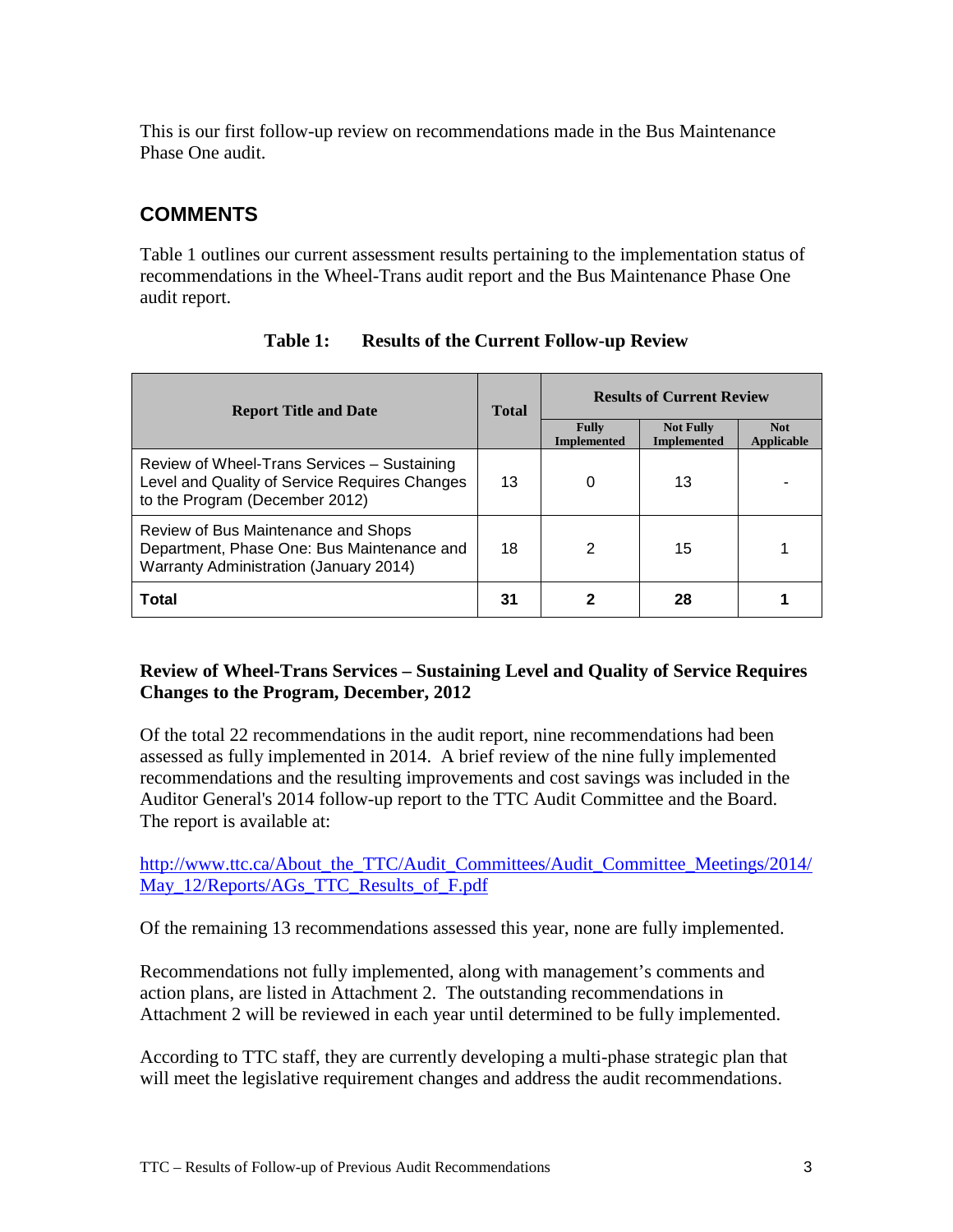### **Bus Maintenance Phase One Audit Report, January, 2014**

Of the total 18 recommendations, two are fully implemented and one recommendation no longer applicable. For the remaining 15 recommendations, staff are in the process of implementing recommended changes. The implementation status of these 15 recommendations will be re-assessed next year.

While only two of 18 recommendations have been fully implemented, we are satisfied that concerted efforts are being made to implement recommended changes. Delays in full implementation are due to the need to undertake significant process and system changes across multiple TTC departments.

Fully implemented recommendations are listed in Attachment 1. Recommendations not fully implemented, along with management comments and action plans are listed in Attachment 2. Attachment 3 lists the recommendation no longer applicable and related management comments.

A brief description of progress made to date is provided below.

#### Recommendation 1: 5,000 km preventive maintenance inspection

Our audit highlighted the need for management to evaluate the merits of the 5,000 km bus preventive maintenance (PM) inspection in preventing mechanical failures. Staff reported that they have reviewed other agency PM practices and analysed TTC maintenance data. Their analyses suggested the 5,000 km PM interval may not be needed for buses under three years old. To ensure the elimination of the 5,000 PM interval will not adversely affect vehicle reliability, staff is piloting the new PM interval in a small fleet of buses until the end of 2015. Initial pilot results have been positive. We concur with TTC's prudent approach to ensure vehicle safety and reliability.

#### Recommendation 7: Improving bus repair quality

The Bus Maintenance and Shops Department has established a Vehicle Reliability and Quality Assurance Group to better monitor repeated repairs and "road calls" (which are incidents of service delays while vehicles are in service). As a result, bus repair quality and reliability have improved considerably.

Our audit report noted that the average number of mechanically related "road calls" in 2010/2011 was nearly two "road calls" per bus per month. According to data from staff, the average has decreased to less than one "road call" per bus per month between January and March 2015. The "Mean Km Between Delay" indicator has also improved from 5,840 km in December 2013 to 7,356 km in December 2014 (i.e. buses now travel a longer distance before a breakdown). This recommendation is considered fully implemented.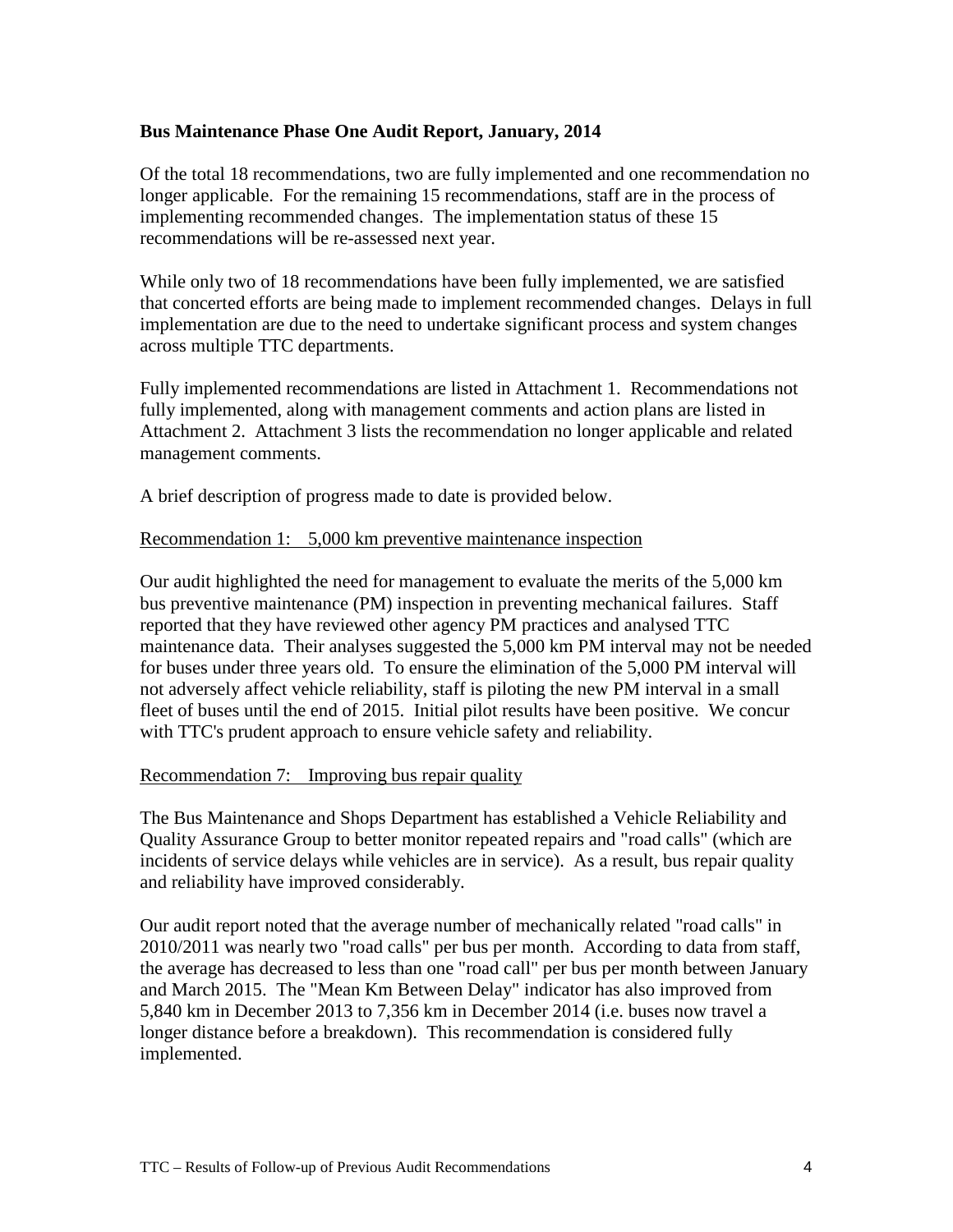Recommendation 12-16: Warranty administration

Our audit provided five recommendations to improve warranty administration. Based on our sample analysis in 2013, an estimated 70 per cent of bus repairs eligible for warranty claims were not processed by the Department due to missing defective parts or missing repair information. We estimated that improved warranty administration could potentially increase annual warranty revenue by \$4 to \$5 million.

In order to implement the recommended changes, staff need to first improve existing parts inventory and ordering controls at bus garages through the Vehicle Work Order (VWO) system. TTC staff have developed a three-phase action plan:

- Phase 1 Bus Maintenance and Shops Process Improvements
- Phase 2 Bus Maintenance and Shops/ Materials and Procurement Material Return Process
- Phase 3 Streamlining of Warranty Administration Processes

To date staff has piloted new processes in two bus garages. The pilot resulted in improvements not only to bus maintenance operations but also to TTC's material management. Staff reported that the improvements included:

- Restricting stock room access to only authorized Materials and Procurement employees to improve parts inventory controls
- Improving the accuracy of inventory records from 88 per cent to 98 per cent
- Improving availability of parts for bus repairs thereby improving bus repair efficiency
- Reducing the need for daily and weekly inventory counts
- Automating parts ordering and tracking processes in the Vehicle Work Order System.

After successful pilot projects at two TTC bus garages, staff are currently piloting a new warranty claim process at one bus garage as part of the Phase Two action plan. Staff anticipated that the new claim process will be implemented in all seven bus garages by the end of 2016.

#### Next Steps

The results of this follow-up review will be included in a consolidated report to the City Audit Committee in June 2015. The consolidated report will include a summary of our review of outstanding recommendations for all City Agencies and Corporations.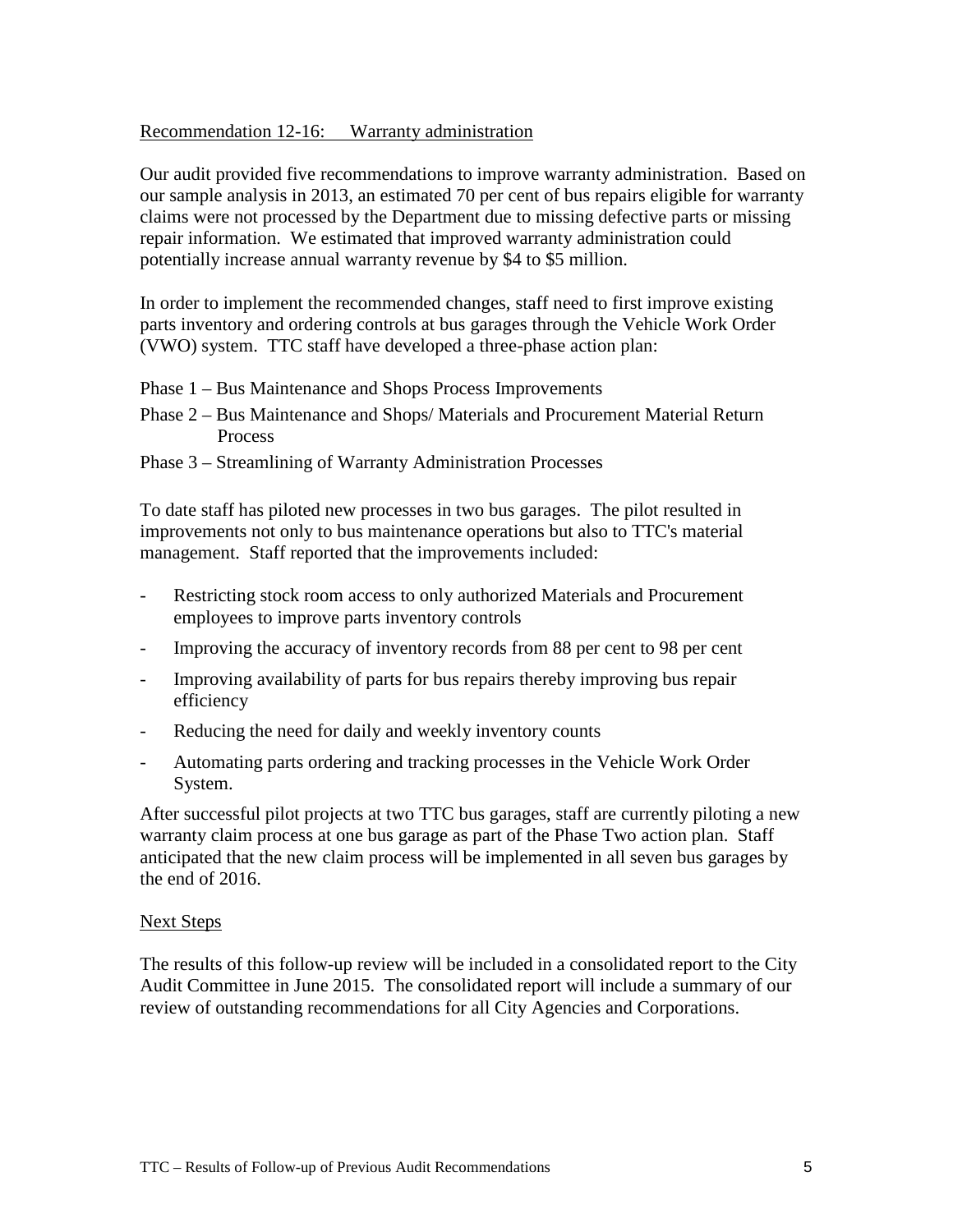### CONTACT

Alan Ash, Director, Auditor General's Office Tel: (416) 392-8476, Fax: (416) 392-3754, E-Mail: Aash@toronto.ca

Jane Ying, Senior Audit Manager, Auditor General's Office Tel: (416) 392-8480, Fax: (416) 392-3754, E-Mail: jying@toronto.ca

### **SIGNATURE**

/

Beverly Romeo-Beehler, Auditor General

# ATTACHMENTS

- Attachment 1: Toronto Transit Commission, Audit Recommendations Fully Implemented
- Attachment 2: Toronto Transit Commission, Audit Recommendations Not Fully Implemented
- Attachment 3: Toronto Transit Commission, Audit Recommendations Not Applicable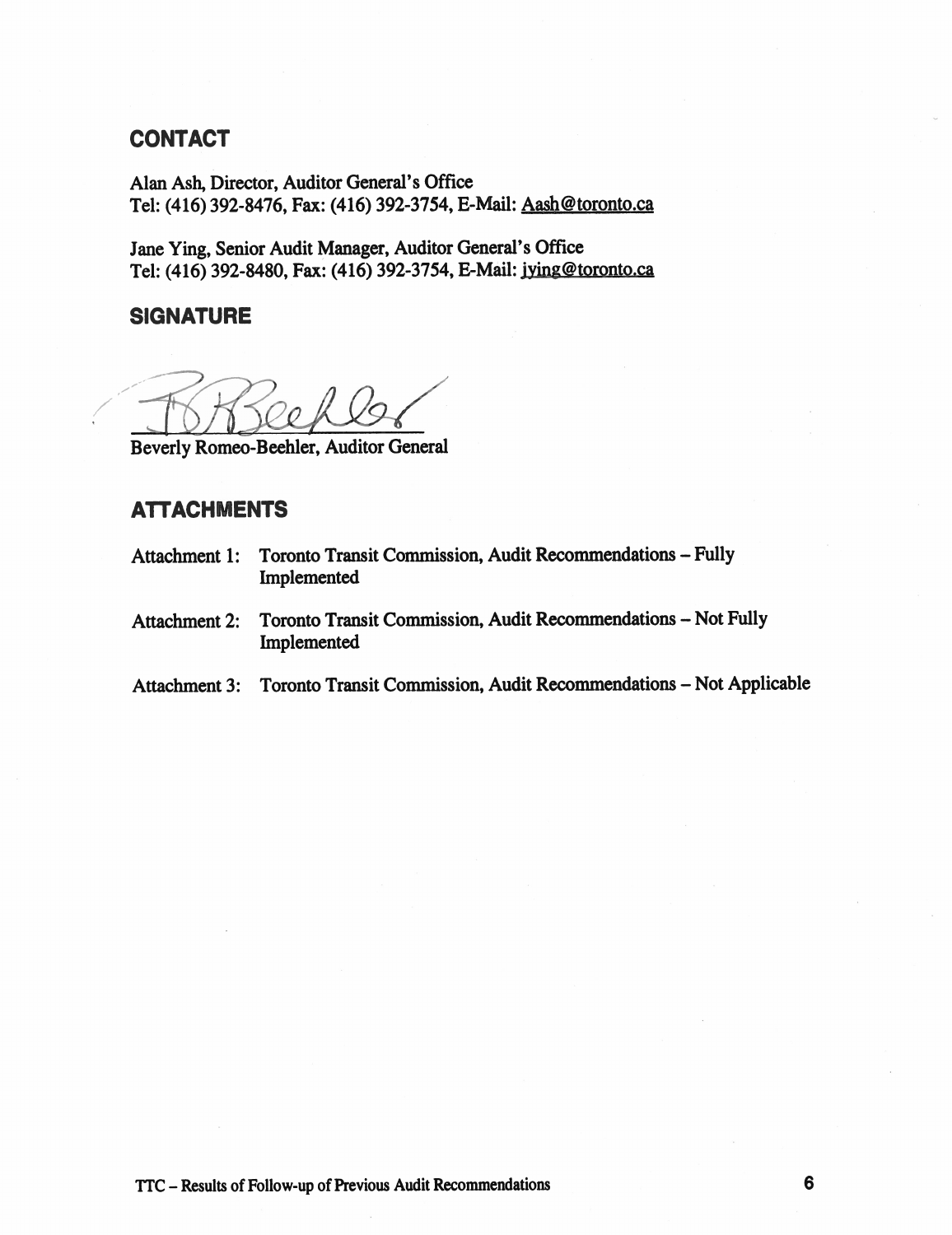### **ATTACHMENT 1**

#### **Toronto Transit Commission Audit Recommendations – Fully Implemented**

### **Report Title: Review of Bus Maintenance and Shops Department, Phase One: Bus Maintenance and Warranty Administration**

#### **Report Date: January 28, 2014**

#### **Recommendations:**

- (6) The Board request the Chief Executive Officer to take the necessary steps to ensure adequate bus annual brake inspections and relines including:
	- a. Developing and reviewing exception reports to identify early brake relines and brake failures for further investigation; and
	- b. Improving the current coding of annual brake inspections in the Bus Maintenance Vehicle Work Order (VWO) Information System to differentiate between relines conducted during annual brake inspections and premature relines.
- (7) The Board request the Chief Executive Officer to implement effective monitoring and quality assurance procedures to help improve the quality of bus repairs. Such procedures should include regular analyses of bus road call statistics to identify repair quality issues.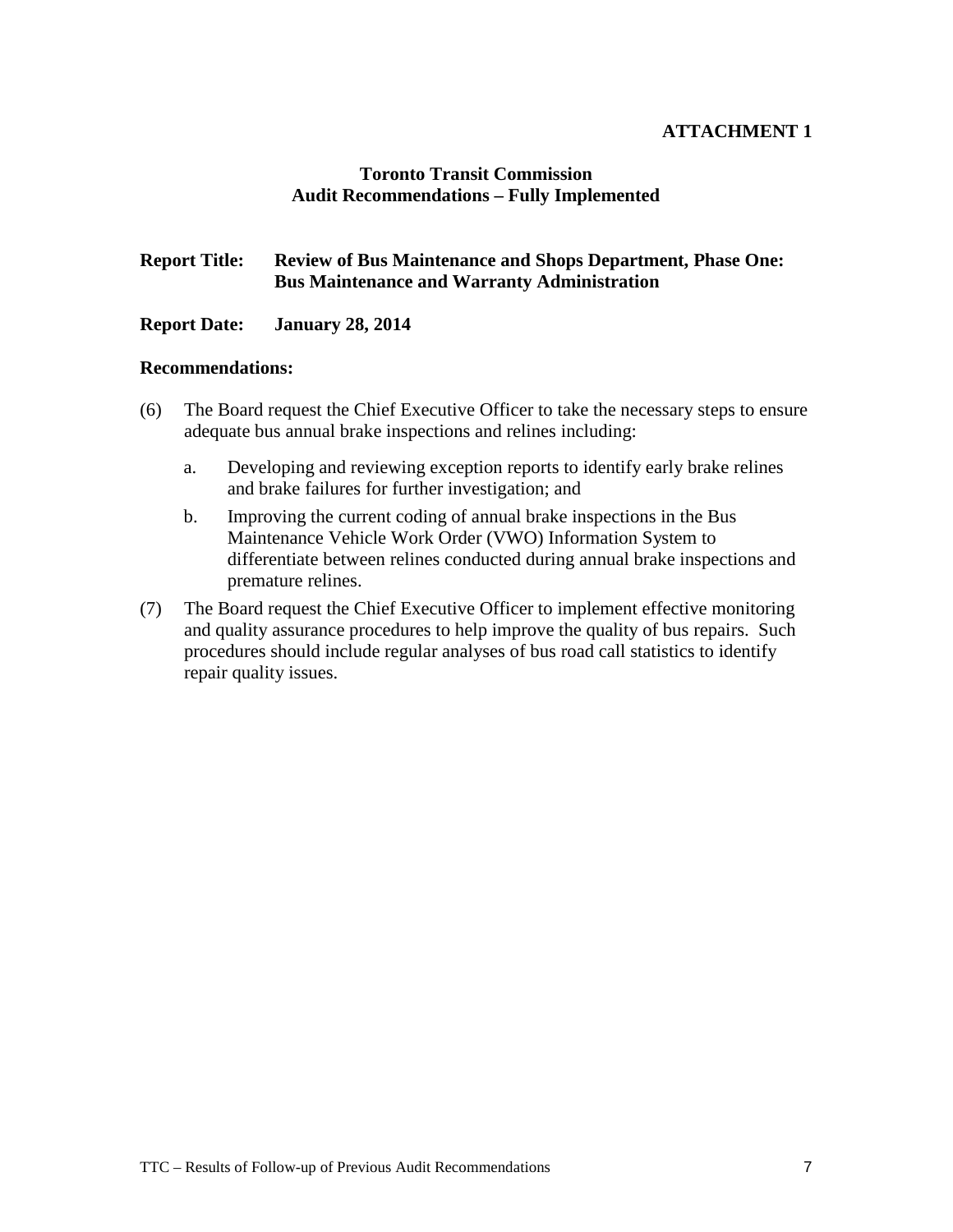### **ATTACHMENT 2**

### **Toronto Transit Commission Audit Recommendations – Not Fully Implemented**

### **Report Title: Review of Wheel-Trans Services – Sustaining Level and Quality of Service Requires Changes to the Program**

| <b>Report Date:</b> | <b>December 6, 2012</b> |  |
|---------------------|-------------------------|--|
|---------------------|-------------------------|--|

| No. | <b>Recommendation</b>                                                                                                                                                                                                                                                                                                | <b>Management's Comments and Action</b>                                                                                                                                                                                                                                                                                                                                                          |
|-----|----------------------------------------------------------------------------------------------------------------------------------------------------------------------------------------------------------------------------------------------------------------------------------------------------------------------|--------------------------------------------------------------------------------------------------------------------------------------------------------------------------------------------------------------------------------------------------------------------------------------------------------------------------------------------------------------------------------------------------|
|     |                                                                                                                                                                                                                                                                                                                      | <b>Plan/Time Frame</b>                                                                                                                                                                                                                                                                                                                                                                           |
| 1.  | The Commission request the Chief<br>Executive Officer, in consultation<br>with the Advisory Committee on<br>Accessible Transit, to explore<br>various short-term options,<br>including a free-ride program on a<br>pilot basis, to encourage Wheel-<br>Trans customers to use the<br>accessible conventional transit | Wheel-Trans has embarked on an extensive strategic<br>plan which will transform and revolutionize the<br>services provided to TTC customers and the delivery<br>methods in which they happen. To ensure alignment<br>of the operation with the AODA legislation and the<br>recommendations provided by the Auditor General,<br>the program will be rolled out over several phases as<br>follows: |
|     | system.                                                                                                                                                                                                                                                                                                              | Phase I:<br><b>Eligibility Reclassification</b><br>Phase II:<br>Service Design and Delivery Strategies<br>Phase III: Organizational Review<br>Phase IV: Fare Payment Assessment<br>Phase V: Service Standards / Service Quality<br>Phase VI: Technology Assessment<br>Phase VII: Communication Plan                                                                                              |
|     |                                                                                                                                                                                                                                                                                                                      | The details of which including timeline will be<br>provided across this document in the answer<br>columns and the full work plan will be defined by<br>end of May 2015.                                                                                                                                                                                                                          |
|     |                                                                                                                                                                                                                                                                                                                      | Part of Phase II: Service Design and Delivery<br>Strategies include the implementation of a phased in<br>TTC Family Services Pilot to integrate and connect<br>Wheel Trans customers with other fixed route<br>services. This is designed to train staff to meet<br>customer needs to introduce and assist Wheel-Trans<br>customers in the use of other available accessible<br>TTC services.    |
|     |                                                                                                                                                                                                                                                                                                                      | In support of the paratransit operation for the Pan<br>Am and Para Pan Am Games coordinated by YRT<br>through the Call One Centre, the TTC will<br>experience and participate in the YRTs Family of<br>Services program already in operation throughout<br>the games.                                                                                                                            |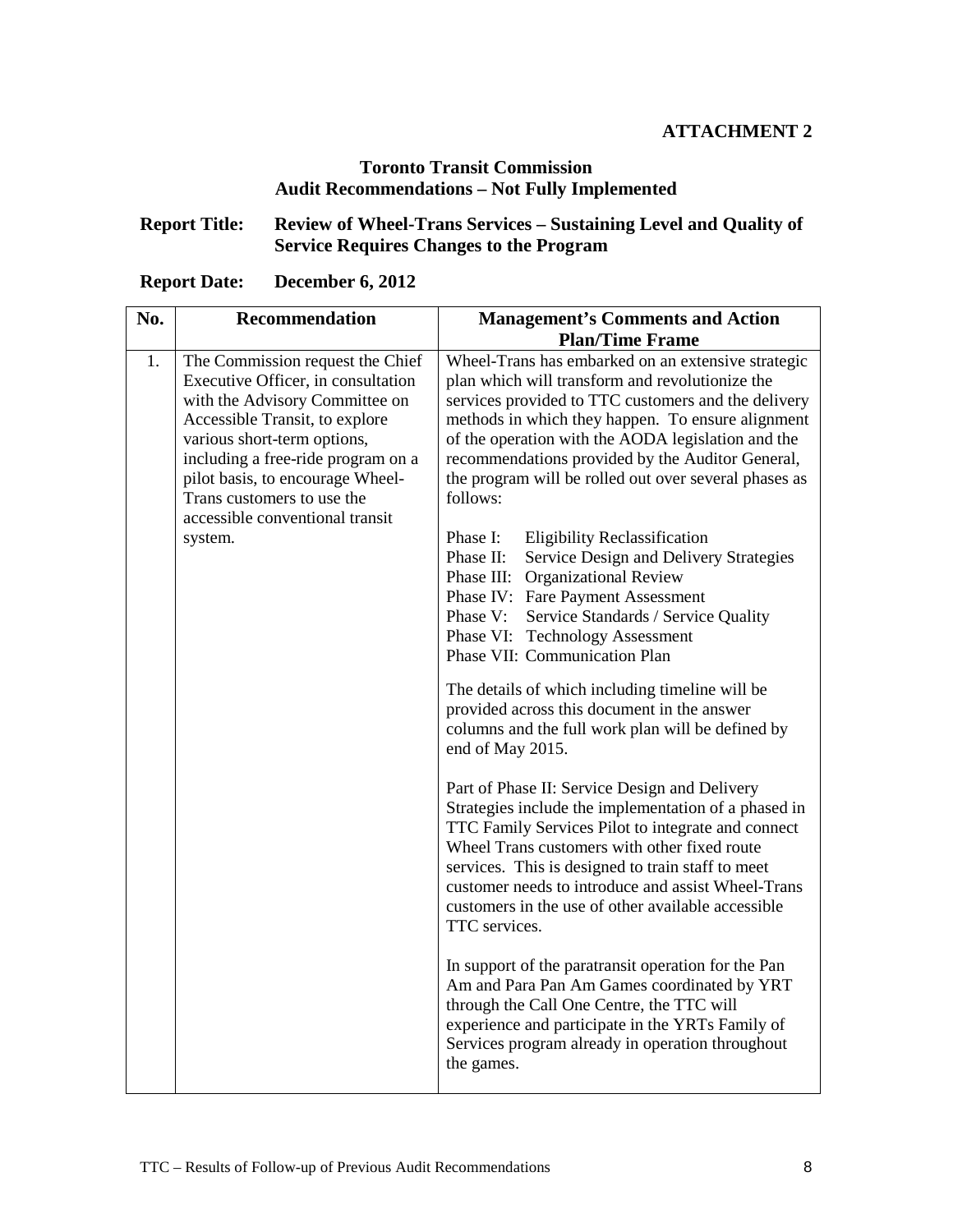| No. | <b>Recommendation</b> | <b>Management's Comments and Action</b><br><b>Plan/Time Frame</b>                                                                                                                                                                                                                                                                                                                   |
|-----|-----------------------|-------------------------------------------------------------------------------------------------------------------------------------------------------------------------------------------------------------------------------------------------------------------------------------------------------------------------------------------------------------------------------------|
|     |                       | A report of the games progress will be sent to ACAT<br>in September 2015 as part of the Family of Services<br>pilot phases for dedicated Wheel Trans services.                                                                                                                                                                                                                      |
|     |                       | Based on the feedback from Pan Am Games and<br>consultation with ACAT, Wheel Trans will develop<br>its pilot for full launch commencing late 2015 early<br>2016.                                                                                                                                                                                                                    |
|     |                       | Full integration with fixed route services and<br>implementation of Family of Services is reliant on<br>the installation of new software to enable trip<br>planning across the whole system, without which<br>requires manual route planning by the Reservations<br>Staff.                                                                                                          |
|     |                       | The process timeline is as follows:<br>RFI to be issued in the 2nd Q 2015,                                                                                                                                                                                                                                                                                                          |
|     |                       | RFP to be issued in July 2015.                                                                                                                                                                                                                                                                                                                                                      |
|     |                       | Installation January 2017 - mid 2018.                                                                                                                                                                                                                                                                                                                                               |
|     |                       | It is anticipated the new eligibility criteria as covered<br>in Phase I: Eligibility with recommendations due<br>July 2015 will lessen the requirement for Wheel-<br>Trans door to door service for some customers. This<br>criterion is expected to go into effect in the $3rd$ or $4th$<br>quarter of 2016 however the TTC will expedite its<br>implementation wherever possible. |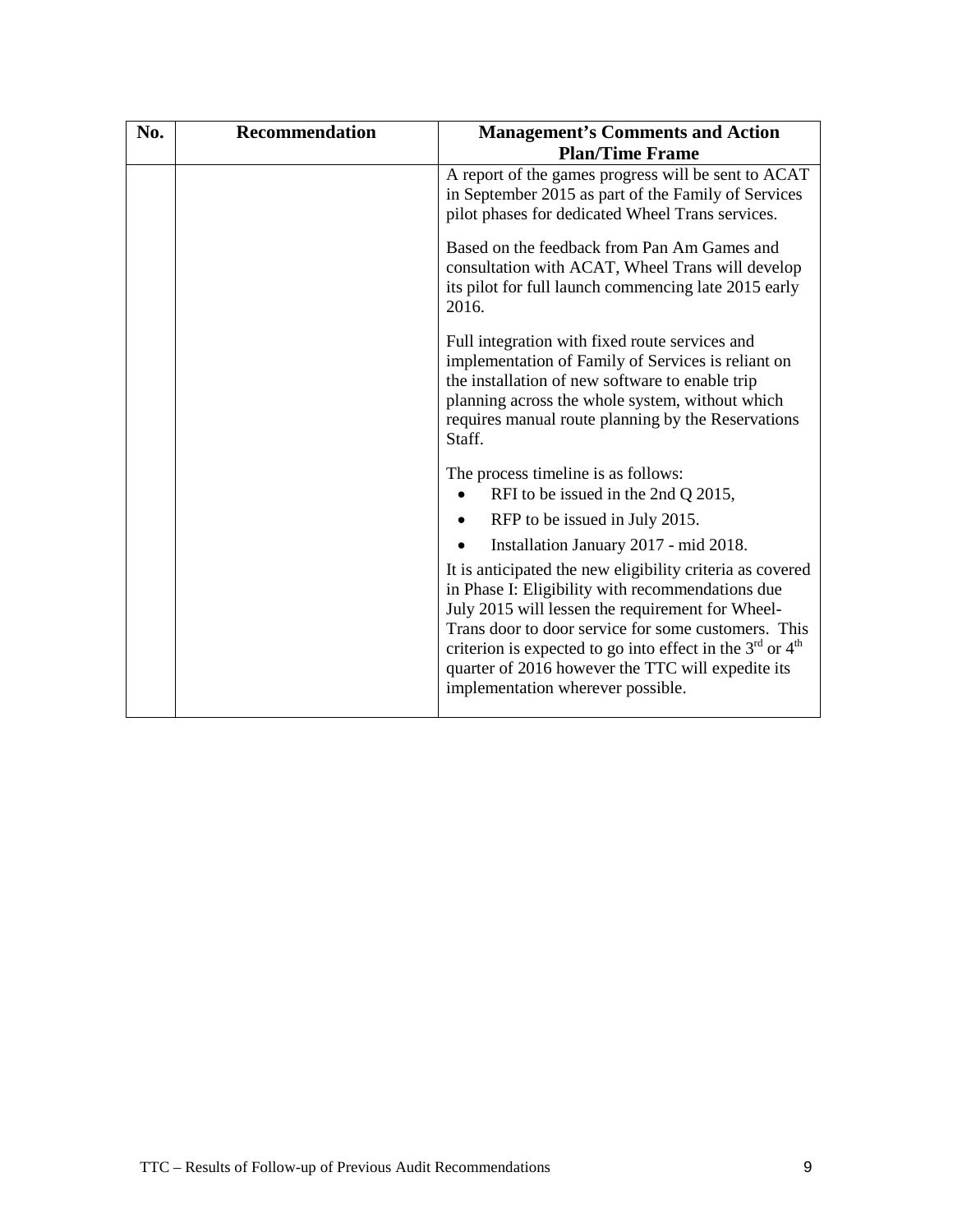| No. | <b>Recommendation</b>                                                                                                                                                                                                                                                                                                                                                                                                                                                                                                                                                                                                                                                                                                                                                                    | <b>Management's Comments and Action</b>                                                                                                                                                                                                                                                                                                                                                                                                                                                                                                                                                                                                                                                                                                                                                                                                                               |
|-----|------------------------------------------------------------------------------------------------------------------------------------------------------------------------------------------------------------------------------------------------------------------------------------------------------------------------------------------------------------------------------------------------------------------------------------------------------------------------------------------------------------------------------------------------------------------------------------------------------------------------------------------------------------------------------------------------------------------------------------------------------------------------------------------|-----------------------------------------------------------------------------------------------------------------------------------------------------------------------------------------------------------------------------------------------------------------------------------------------------------------------------------------------------------------------------------------------------------------------------------------------------------------------------------------------------------------------------------------------------------------------------------------------------------------------------------------------------------------------------------------------------------------------------------------------------------------------------------------------------------------------------------------------------------------------|
|     |                                                                                                                                                                                                                                                                                                                                                                                                                                                                                                                                                                                                                                                                                                                                                                                          | <b>Plan/Time Frame</b>                                                                                                                                                                                                                                                                                                                                                                                                                                                                                                                                                                                                                                                                                                                                                                                                                                                |
| 2.  | The Commission request the Chief<br>Executive Officer, in consultation<br>with the Advisory Committee on<br>Accessible Transit, to develop and<br>implement a comprehensive plan<br>for integrating Wheel-Trans<br>customers into the accessible<br>conventional transit system. Such<br>an action plan should include but<br>not be limited to:<br>a. Identifying and addressing<br>potential safety and service<br>issues that can present barriers<br>to Wheel-Trans customers in<br>using the accessible<br>conventional system;<br>b. Education, communication and<br>training programs for Wheel-<br>Trans customers and transit<br>passengers; and<br>c. Customer service training to<br>TTC staff with particular<br>emphasis on assisting people<br>with mobility difficulties. | Further to the response in 001, the pilot program will<br>solidify the criteria to identify which customers are<br>best suited to integrate to other accessible services.<br>The Family of Services pilot will help the TTC to<br>learn how best to offer individualized orientation and<br>or training to ensure success for each customer. In<br>addition, the execution of Phase I: Eligibility and<br>final report will be complete early Q3,2015. Phase<br>II: Service Design and Delivery Strategies will<br>address all areas of mention specifically, further<br>enhancements to the fixed route facilities to<br>eliminate potential safety and service issues, and<br>Phase VII: Communication Plan will focus<br>exclusively on education, communication and<br>training programs for all TTC staff, Wheel Trans<br>customers, and the community at large. |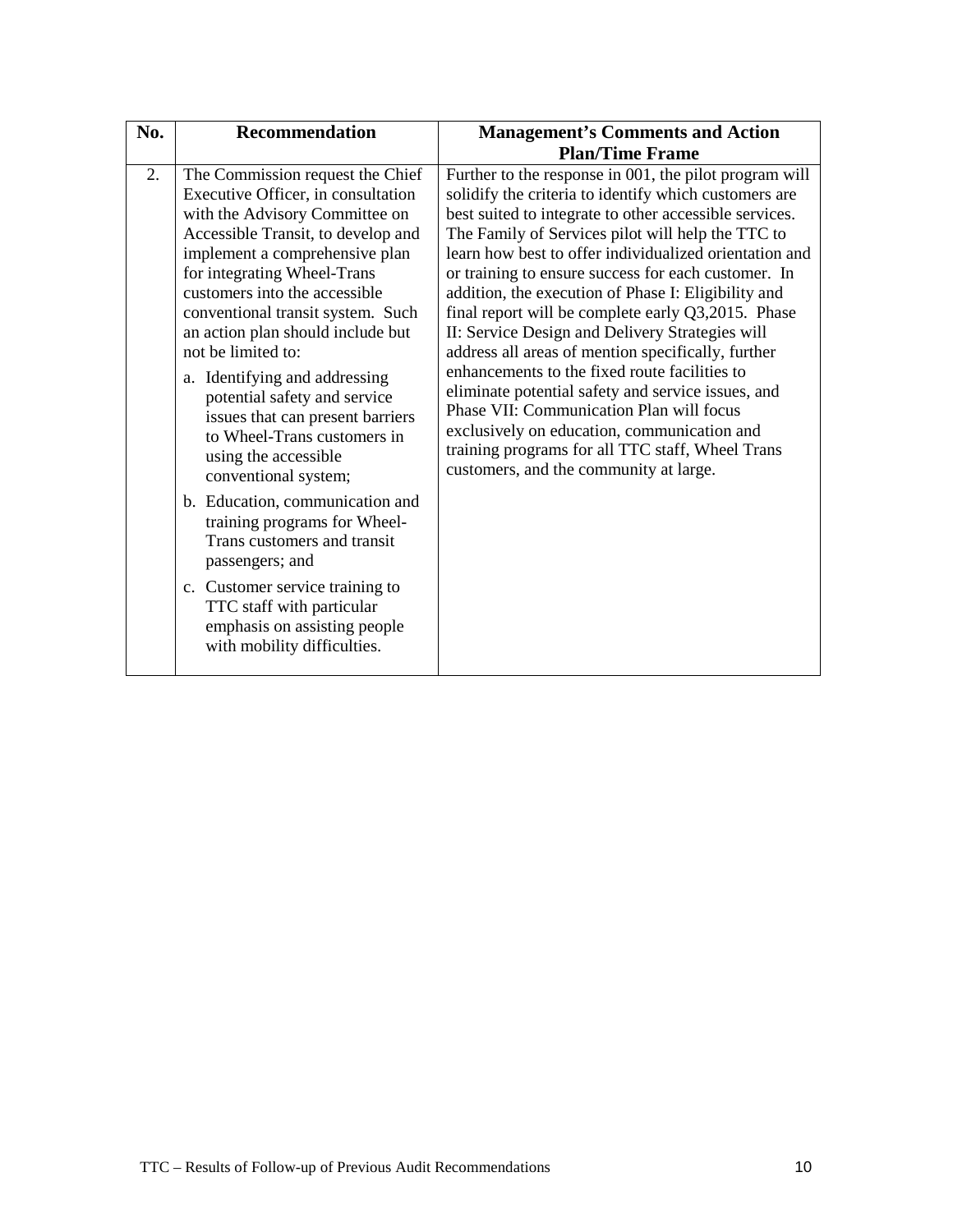| No. | <b>Recommendation</b>                 | <b>Management's Comments and Action</b>            |
|-----|---------------------------------------|----------------------------------------------------|
|     |                                       | <b>Plan/Time Frame</b>                             |
| 3.  | The Commission request the Chief      | As part of all phases the TTC has secured the      |
|     | Executive Officer to expedite the     | services of Parsons Brinkerhoff, to do an industry |
|     | planning and implementation of an     | and best practises review, followed by the         |
|     | eligibility classification system for | development of an implementation plan anticipated  |
|     | Wheel-Trans services in               | end May 2015. Phase I: Eligibility focuses on      |
|     | accordance with requirements set      | ensuring full compliance with AODA for all Wheel   |
|     | forth in the Integrated Accessibility | Trans customers in time for January 2017 which the |
|     | Standards Regulation made under       | TTC acknowledges is an aggressive yet achievable   |
|     | the Accessibility for Ontarians with  | timeframe. To provide guidance and accelerate      |
|     | Disabilities Act.                     | where possible, the TTC will be working closely    |
|     |                                       | with York and Peel Regions to integrate their      |
|     |                                       | systems with ours.                                 |
|     |                                       | Note: Date of full implementation:                 |
|     |                                       |                                                    |
|     |                                       | Consultant hired: May 2015                         |
|     |                                       | Draft Report:<br><b>July 2015</b>                  |
|     |                                       | <b>ACAT</b> Presentation:<br>September 2015        |
|     |                                       | New Eligibility Process Approval: December 2015    |
|     |                                       | Phase VII: Communication Implementation            |
|     |                                       | Program: January 2016                              |
|     |                                       | New Eligibility Process in Place: March 2016       |
|     |                                       | Begin re-registration of existing customers: June  |
|     |                                       | 2016 to Dec 2018.                                  |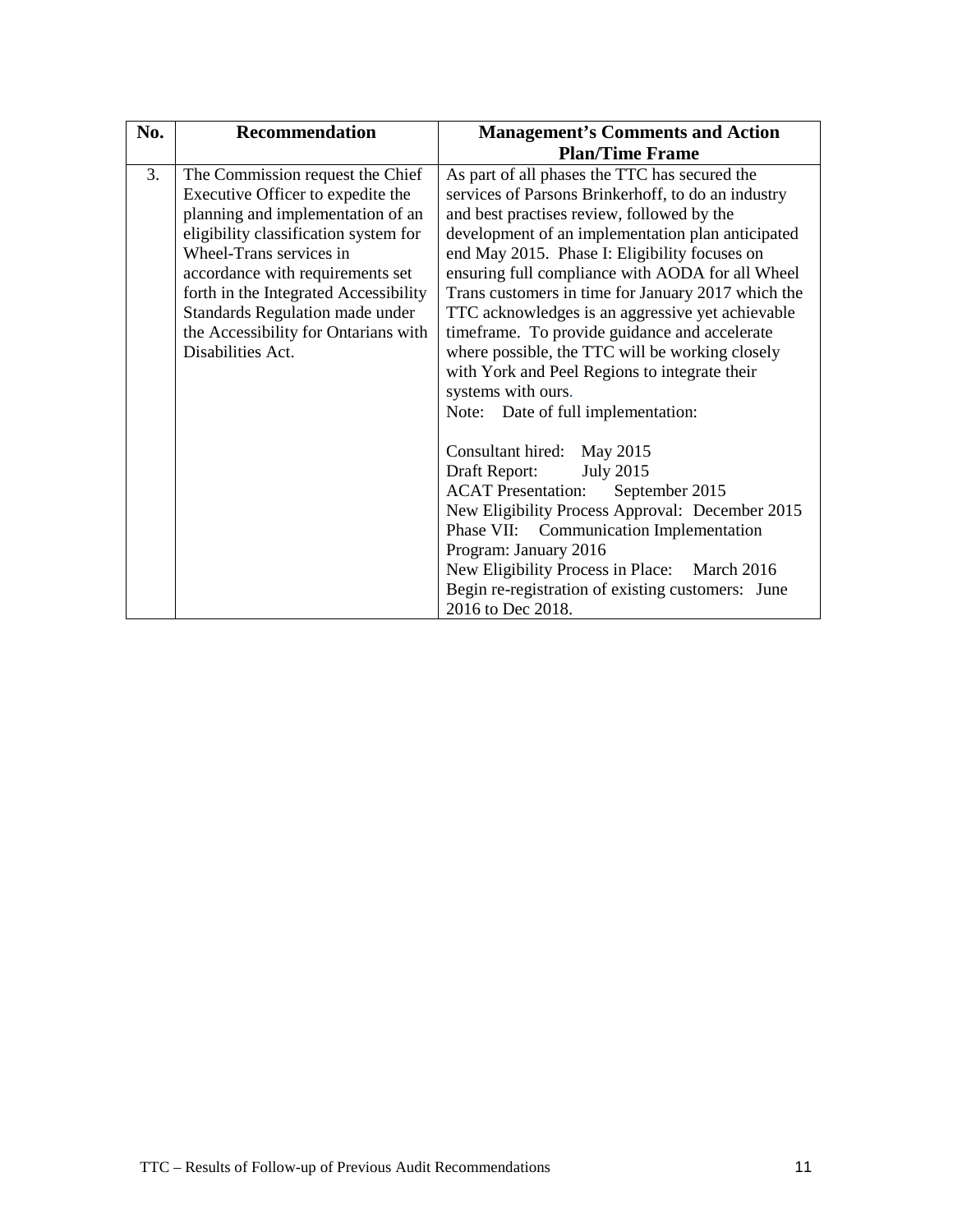| No. | <b>Recommendation</b>                                                                                                                                                                                                                                                                                                                                                                                                                                                                                                                                                                                                                                                                                                                                                                                                                                                                                                                                                               | <b>Management's Comments and Action</b>                                                                                                                                                                                                                                                                                                                                                                                                                                                                                                                                                                                                                                                                                                                                                                                                                                                                                                                                                                                                                                                                                                                                                                                                                                                                                                                                                                                                                                                                                                                                                                                                                                                                                                                                                                                                                                                                |
|-----|-------------------------------------------------------------------------------------------------------------------------------------------------------------------------------------------------------------------------------------------------------------------------------------------------------------------------------------------------------------------------------------------------------------------------------------------------------------------------------------------------------------------------------------------------------------------------------------------------------------------------------------------------------------------------------------------------------------------------------------------------------------------------------------------------------------------------------------------------------------------------------------------------------------------------------------------------------------------------------------|--------------------------------------------------------------------------------------------------------------------------------------------------------------------------------------------------------------------------------------------------------------------------------------------------------------------------------------------------------------------------------------------------------------------------------------------------------------------------------------------------------------------------------------------------------------------------------------------------------------------------------------------------------------------------------------------------------------------------------------------------------------------------------------------------------------------------------------------------------------------------------------------------------------------------------------------------------------------------------------------------------------------------------------------------------------------------------------------------------------------------------------------------------------------------------------------------------------------------------------------------------------------------------------------------------------------------------------------------------------------------------------------------------------------------------------------------------------------------------------------------------------------------------------------------------------------------------------------------------------------------------------------------------------------------------------------------------------------------------------------------------------------------------------------------------------------------------------------------------------------------------------------------------|
|     |                                                                                                                                                                                                                                                                                                                                                                                                                                                                                                                                                                                                                                                                                                                                                                                                                                                                                                                                                                                     | <b>Plan/Time Frame</b>                                                                                                                                                                                                                                                                                                                                                                                                                                                                                                                                                                                                                                                                                                                                                                                                                                                                                                                                                                                                                                                                                                                                                                                                                                                                                                                                                                                                                                                                                                                                                                                                                                                                                                                                                                                                                                                                                 |
| 4.  | The Commission request the Chief<br>Executive Officer, in consultation<br>with the Advisory Committee on<br>Accessible Transit, to review and<br>enhance the Wheel-Trans eligibility<br>assessment process and criteria to<br>ensure that applicants' abilities to<br>use the conventional transit system<br>are objectively and credibly<br>appraised. Steps to be considered<br>should include but not be limited<br>to:<br>a. Requiring a medical or health<br>certification regarding mobility<br>conditions as part of the<br>application process;<br>b. Considering the merits and cost-<br>effectiveness of incorporating<br>functional evaluations into the<br>eligibility assessment process;<br>and<br>c. Evaluating the effectiveness of<br>the assessment criteria, scoring<br>scheme, and threshold points for<br>eligibility. The review should<br>also take into consideration the<br>process used by other providers<br>throughout Canada and the<br>United States. | Currently, the TTC eligibility guidelines for service<br>are based upon an individual's level of physical<br>functional mobility in the home, within the area<br>immediately surrounding the home, and in the<br>community at large as well as the permanency of the<br>disability. Eligibility is not based on particular<br>disabilities or medical diagnosis. Customers can<br>qualify for permanent or temporary service.<br>Although factors such as income, the unavailability<br>of family members or an escort for transportation<br>purposes, inconvenience and trip purpose all impact<br>on daily living, these do not currently determine the<br>need for accessible transit.<br>All Wheel-Trans applicants, regardless of mobility<br>status, are required to attend an in-person interview<br>in order to determine eligibility. They are not<br>required to complete an application form nor obtain a<br>letter from their doctor prior to this interview.<br>The AG recommendations will be incorporated as<br>part of Phase I: Eligibility and the Consultant's work<br>with anticipated answers to the following questions<br>by July 2015:<br>The decision to require a medical or health<br>a.<br>card or not will be made following the<br>Consultant's review<br>The merits and cost-effectiveness of<br>b.<br>incorporating functional evaluations into the<br>eligibility assessment process will be<br>determined following the Consultant's<br>review.<br>The evaluation of the effectiveness of the<br>$c_{\cdot}$<br>assessment criteria, scoring scheme, and<br>threshold points for eligibility will be<br>considered following the Consultant's<br>review.<br>In addition, the TTC will review and amend the<br>contract agreement with Medisys to conduct revised<br>eligibility assessments and renegotiate terms and<br>conditions based on the consultant's report. |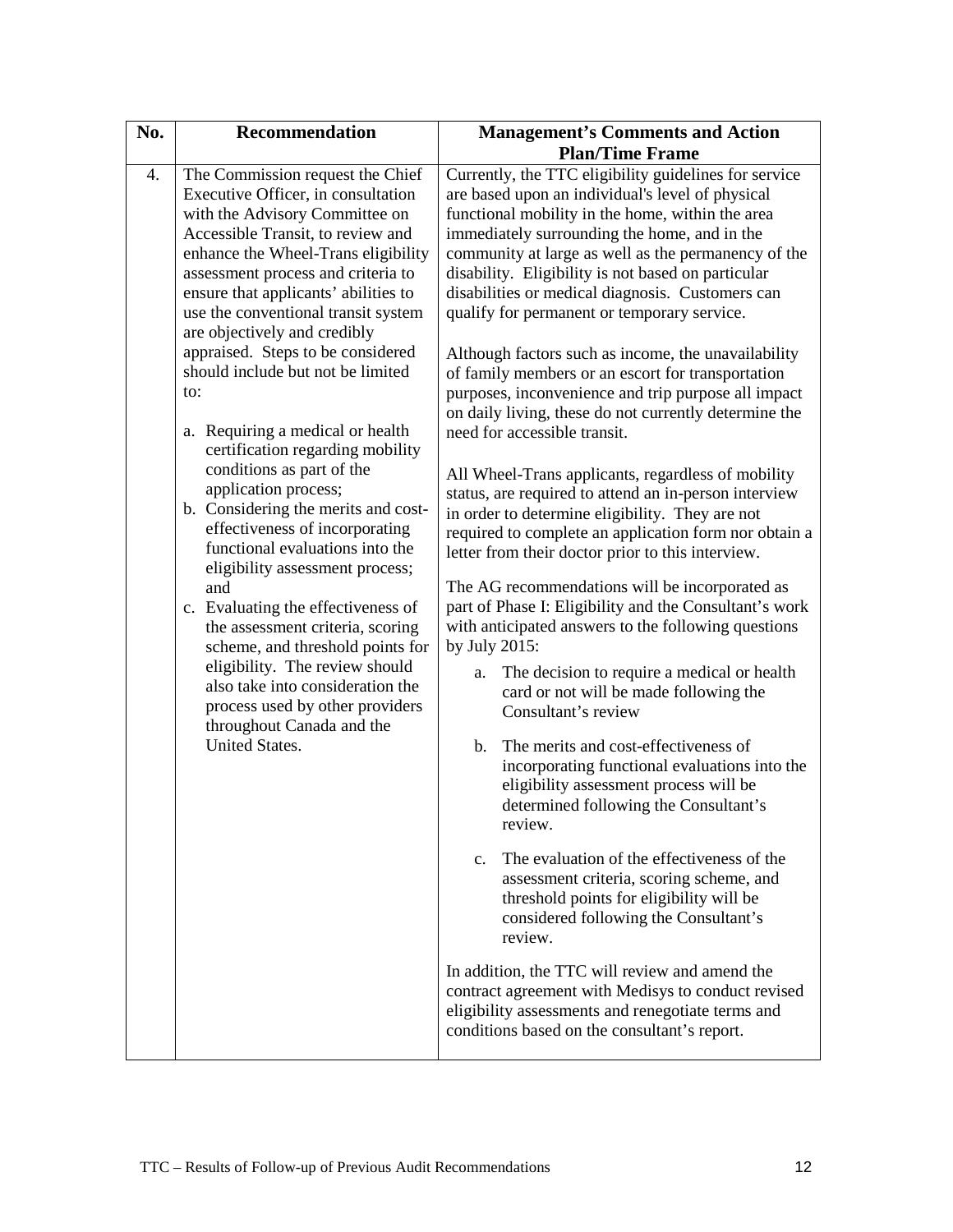| No. | <b>Recommendation</b>                                                                                                                                                                                                                                                                                                        | <b>Management's Comments and Action</b>                                                                                                                                                                                                                                                                                                                                                                                                                                                                                                                                                                                              |
|-----|------------------------------------------------------------------------------------------------------------------------------------------------------------------------------------------------------------------------------------------------------------------------------------------------------------------------------|--------------------------------------------------------------------------------------------------------------------------------------------------------------------------------------------------------------------------------------------------------------------------------------------------------------------------------------------------------------------------------------------------------------------------------------------------------------------------------------------------------------------------------------------------------------------------------------------------------------------------------------|
|     |                                                                                                                                                                                                                                                                                                                              | <b>Plan/Time Frame</b>                                                                                                                                                                                                                                                                                                                                                                                                                                                                                                                                                                                                               |
| 5.  | The Commission request the Chief<br>Executive Officer, in consultation<br>with the Advisory Committee on<br>Accessible Transit, to consider<br>initiating a photo identification<br>card program to applicants eligible<br>for Wheel-Trans services.                                                                         | The implementation of Presto enables the TTC to<br>look to industry best practice for ensuring<br>elimination of fraudulent riders. The upcoming use<br>of Presto in TTC, currently piloted at YRT is<br>scheduled for full implementation in 2016.<br>TTC Special Constables, Fare Inspectors and Wheel<br>Trans Operators will be provided with hand held<br>devices that validate compliance and ensure that the<br>fare charged is accurate. This fare validation<br>opportunity through the full implementation of<br>Presto further enables identification of legitimate<br>Wheel Trans customers and their support personnel. |
| 6.  | The Commission request the Chief<br>Executive Officer, in consultation<br>with the Advisory Committee on<br>Accessible Transit, give<br>consideration to the establishment<br>of a policy to discourage repetitive<br>late cancellations and "no-shows"<br>for Wheel-Trans eligibility<br>assessment or appeal appointments. | The policy has not been implemented but will be by<br>June 2015. A copy of the final version will be<br>forwarded in June 2015.<br>Wheel-Trans began tracking by person in 2013.<br>Part of the renegotiated contract with our eligibility<br>assessment provider will include a 48 hour advance<br>reminder call to confirm attendance, certainty of<br>location to address this no show problem.                                                                                                                                                                                                                                   |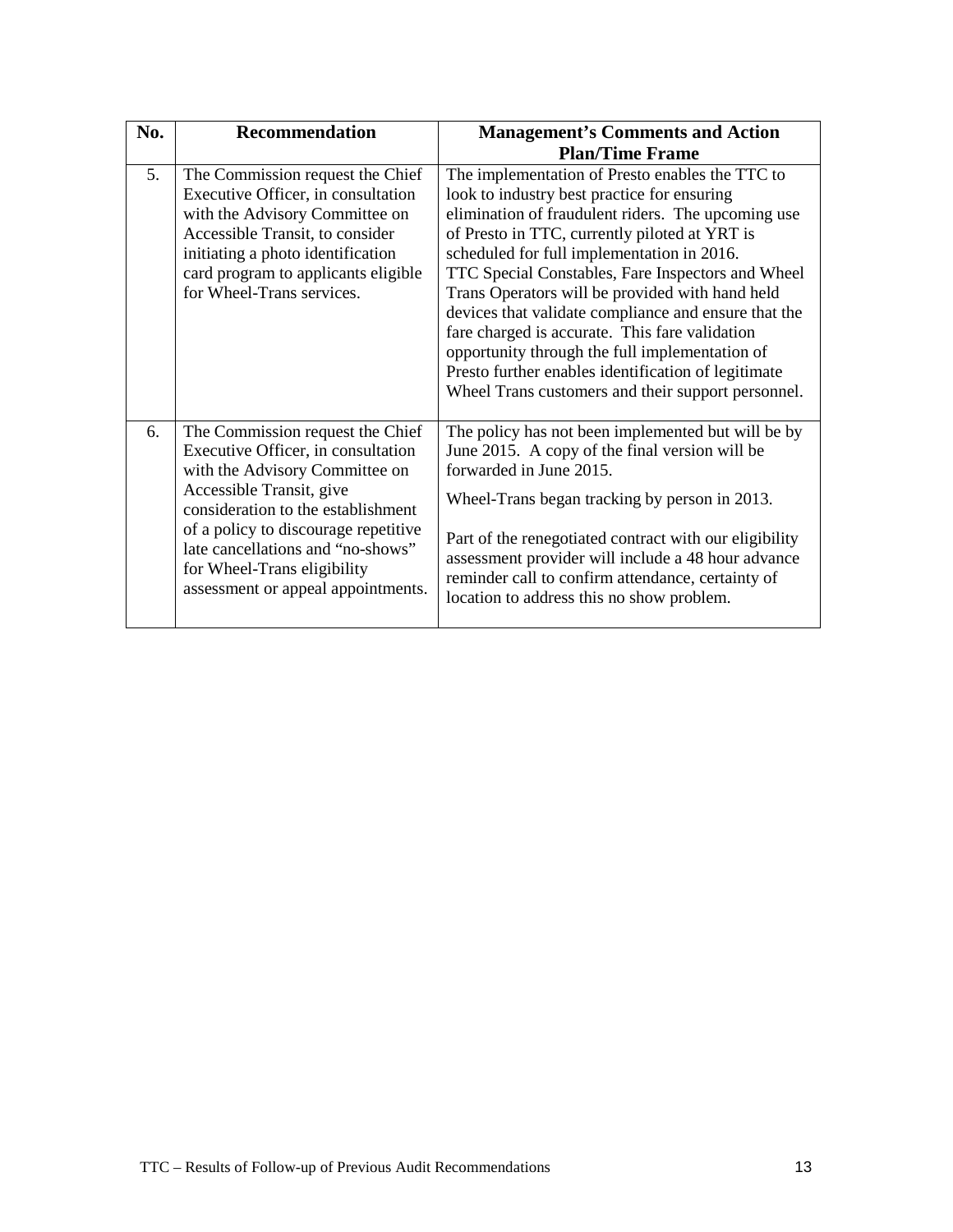| No. | <b>Recommendation</b>                                                                                                                                                                                                                                                                                                                                                                                                                                                                                                                                                                                                                                                                                                                                      | <b>Management's Comments and Action</b>                                                                                                                                                                                                                                                                                                                                                                                                                                                                                                                                                                                                                                                                                                                                                                                                                                                                                                                                                                                                                                                                                                                                                                                                                                                                                                                                                                                                                                                                                                                                                                                                                                                                                                                                                                                                                                                                      |
|-----|------------------------------------------------------------------------------------------------------------------------------------------------------------------------------------------------------------------------------------------------------------------------------------------------------------------------------------------------------------------------------------------------------------------------------------------------------------------------------------------------------------------------------------------------------------------------------------------------------------------------------------------------------------------------------------------------------------------------------------------------------------|--------------------------------------------------------------------------------------------------------------------------------------------------------------------------------------------------------------------------------------------------------------------------------------------------------------------------------------------------------------------------------------------------------------------------------------------------------------------------------------------------------------------------------------------------------------------------------------------------------------------------------------------------------------------------------------------------------------------------------------------------------------------------------------------------------------------------------------------------------------------------------------------------------------------------------------------------------------------------------------------------------------------------------------------------------------------------------------------------------------------------------------------------------------------------------------------------------------------------------------------------------------------------------------------------------------------------------------------------------------------------------------------------------------------------------------------------------------------------------------------------------------------------------------------------------------------------------------------------------------------------------------------------------------------------------------------------------------------------------------------------------------------------------------------------------------------------------------------------------------------------------------------------------------|
|     |                                                                                                                                                                                                                                                                                                                                                                                                                                                                                                                                                                                                                                                                                                                                                            | <b>Plan/Time Frame</b>                                                                                                                                                                                                                                                                                                                                                                                                                                                                                                                                                                                                                                                                                                                                                                                                                                                                                                                                                                                                                                                                                                                                                                                                                                                                                                                                                                                                                                                                                                                                                                                                                                                                                                                                                                                                                                                                                       |
| 8.  | The Commission request the Chief<br>Executive Officer to review Wheel-<br>Trans call center operations and<br>call response capacity. Such<br>review should include but not be<br>limited to:<br>a. Shortening reservation line<br>operating hours to allocate more<br>staff resources to the afternoon<br>hours;<br>b. Enhancing internet booking<br>capacity by removing the<br>address change and time<br>booking restrictions;<br>c. Dedicating more staff resources<br>to the priority line to ensure<br>timely call response;<br>d. Addressing the high<br>absenteeism rate among call<br>center staff; and<br>e. Consulting 311 Toronto on<br>ways to improve Wheel-Trans<br>call center response capacity<br>and reduce staff absenteeism<br>rate. | A 20-30 minute window for pick up on the day of<br>service would eliminate the need for customers to<br>call for their "exact" trip times after 9pm. An<br>analysis indicated only minimum productivity gain<br>and no major impact to customers thereby requiring<br>further study to determine if benefits could be<br>gained. In addition, based on the volume of call<br>demand vs the number of staffing available, there<br>would not be enough time to process all calls by<br>9pm. Closing at 9pm was also viewed as providing<br>less service to customers at a time when we are<br>trying to improve customer service.<br>7 new Reservationists were added in 2014 and<br>another 6 will be hired in July 2015. Call volumes<br>have increased significantly beyond demand<br>forecasts with Wheel Trans continuing to focus on<br>reducing the unaccommodated rate and provide<br>additional trips to meet demand.<br>2012 Abandonment Rate: 31.2%<br>Average Hold Time: 652 seconds<br>2013 Abandonment Rate: 32.0%<br>Average Hold Time: 652 seconds<br>2014 Abandonment Rate: 26.6%<br>Average Hold Time: 520 seconds<br>2015 forecast Abandonment Rate: 20%<br>Forecast Average Hold Time: 456 seconds<br>*this as a result of the new hires for 2015 -<br>anticipated on board by Sept 2015<br>From Q1, 2013 to Q1, 2015<br>Reservation increase by 9.76%<br>Of that Internet increased by 18.53%<br>IVR decreased by -10.62%<br>As part of Phase VI: Technology Assessment; Phase<br>II: Service Design and Delivery Strategies; Phase<br>III: Organizational Review; and Phase V: Service<br>Standards / Service Quality, it is our goal to further<br>encourage and incent use of internet bookings to<br>provide a better level of service leaving our<br>reservations staff better positioned to handle more<br>complex calls with simple bookings able to be done<br>via the internet. |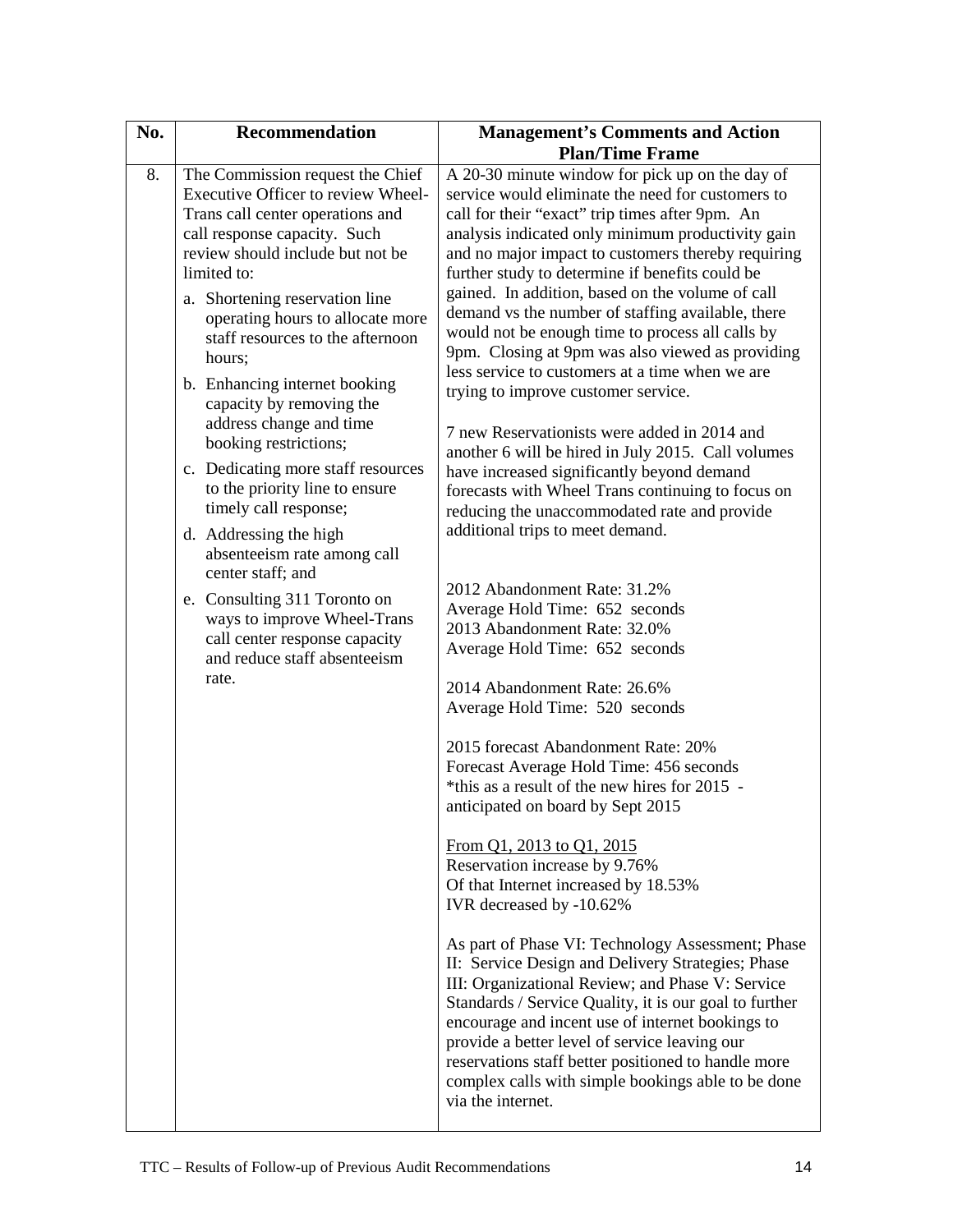| No. | <b>Recommendation</b>                                                                                                                                                                                                                                                                                                                                                                                         | <b>Management's Comments and Action</b><br><b>Plan/Time Frame</b>                                                                                                                                                                                                                                                                                                                                                                                                                                                                                                                                                                                                                                                                                                                                                                                                                                                                                                                               |
|-----|---------------------------------------------------------------------------------------------------------------------------------------------------------------------------------------------------------------------------------------------------------------------------------------------------------------------------------------------------------------------------------------------------------------|-------------------------------------------------------------------------------------------------------------------------------------------------------------------------------------------------------------------------------------------------------------------------------------------------------------------------------------------------------------------------------------------------------------------------------------------------------------------------------------------------------------------------------------------------------------------------------------------------------------------------------------------------------------------------------------------------------------------------------------------------------------------------------------------------------------------------------------------------------------------------------------------------------------------------------------------------------------------------------------------------|
|     |                                                                                                                                                                                                                                                                                                                                                                                                               | It should be added that Phase V: Service Standards /<br><b>Service Quality</b><br>Phase II: Service Design and Delivery Strategies<br>Phase III: Organizational Review will ensure the<br>most efficient operation for the call centres with<br>enhancing internet booking capacity and<br>opportunity, dedicating the right number of resources<br>to the right times for heaviest call volume, and lastly<br>the implementation of the strategy itself will support<br>the TTC's overall Employee Engagement objectives.<br>Engaged Employees take pride of ownership in their<br>work and industry trends has shown that this works<br>towards reducing absenteeism. Also, in recent<br>months Wheel Trans has reallocated resources to<br>ensure a focus on peak call times and a large enough<br>spare pool to cover. The added benefits have been<br>reduced Reservations absenteeism YTD by 35%<br>over 2014 same period and reduced overtime costs<br>by 50% YTD over 2014 same period. |
| 9.  | The Commission request the Chief<br>Executive Officer, in consultation<br>with the Advisory Committee on<br>Accessible Transit, to review the<br>Wheel-Trans policy regarding late<br>cancellations and no-shows with a<br>view to increasing its flexibility.<br>Consideration be given to including<br>formalized processes for customers<br>to request re-consideration based<br>on unusual circumstances. | The formalized process for customers to request re-<br>consideration was resolved in the March 7, 2013,<br>WT-Ops meeting with ACAT.<br>Further analyses is being conducted to determine if<br>providing customers with a fixed window time of<br>15-20 minutes would give Wheel-Trans the<br>flexibility to allow for cancellation of trips on the<br>day of service within 4-6 hours of the scheduled<br>time. These analyses should be complete by end of<br>$1st$ QRT 2015.                                                                                                                                                                                                                                                                                                                                                                                                                                                                                                                 |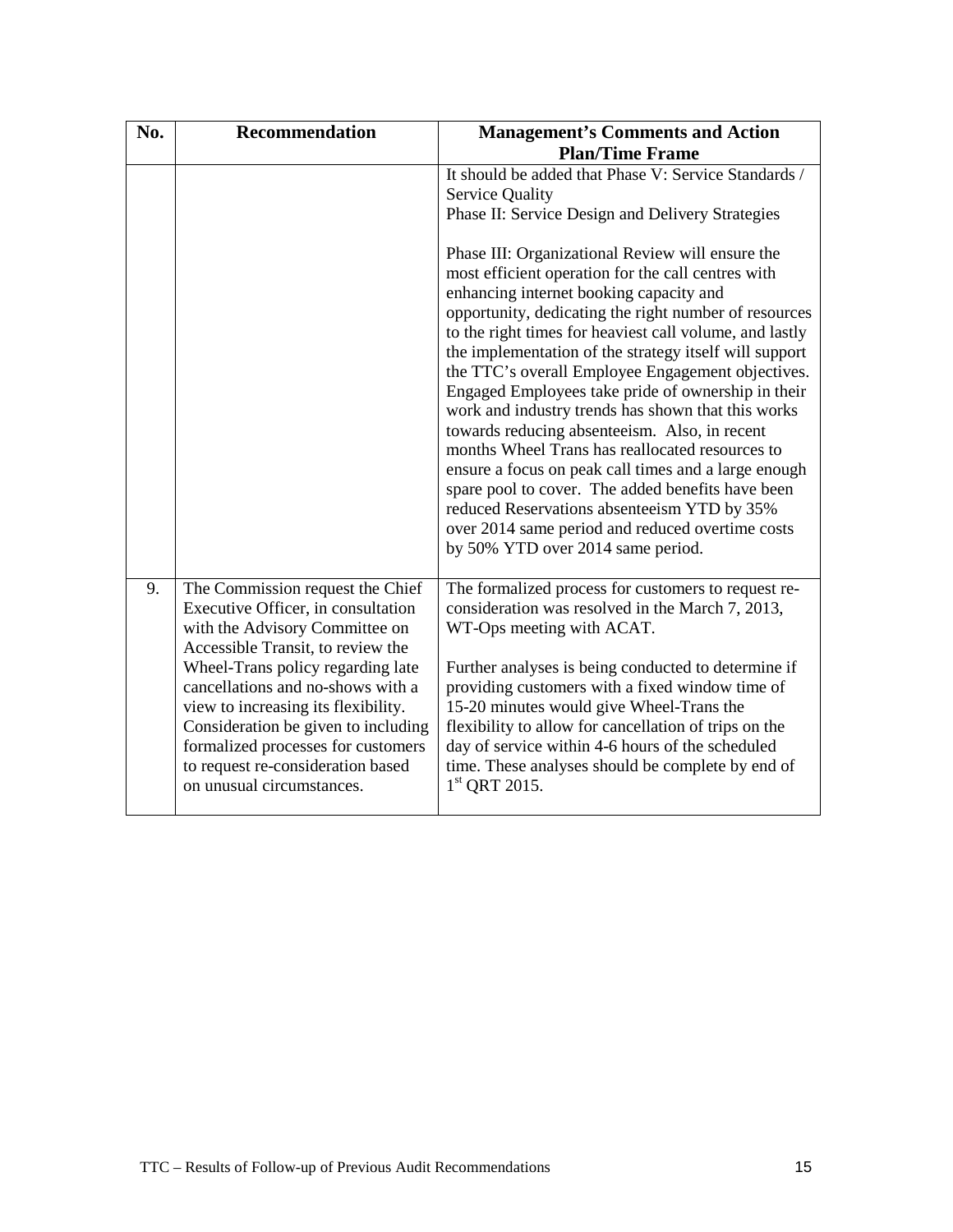| No. | <b>Recommendation</b>                                                                                                                                                                                                                                                                                                                                        | <b>Management's Comments and Action</b>                                                                                                                                                                                                                                                                                                                                                                                                                                                                                                                                                                                                                                                                                                                                                                                                       |
|-----|--------------------------------------------------------------------------------------------------------------------------------------------------------------------------------------------------------------------------------------------------------------------------------------------------------------------------------------------------------------|-----------------------------------------------------------------------------------------------------------------------------------------------------------------------------------------------------------------------------------------------------------------------------------------------------------------------------------------------------------------------------------------------------------------------------------------------------------------------------------------------------------------------------------------------------------------------------------------------------------------------------------------------------------------------------------------------------------------------------------------------------------------------------------------------------------------------------------------------|
|     |                                                                                                                                                                                                                                                                                                                                                              | <b>Plan/Time Frame</b>                                                                                                                                                                                                                                                                                                                                                                                                                                                                                                                                                                                                                                                                                                                                                                                                                        |
| 10. | The Commission request the Chief<br>Executive Officer, in consultation<br>with the Advisory Committee on<br>Accessible Transit, to consider<br>developing procedures to identify<br>and contact Wheel-Trans customers<br>who consistently miss their<br>scheduled trips to ensure they have<br>a clear understanding of the pick-<br>up and wait time rules. | In discussions with the industry including YRT and<br>Peel, best practice includes providing notice in<br>advance which is what we are working towards for<br>implementation later this year. Due to IT challenges<br>the automated messages to alert customers at their<br>1st and 4th late cancellation no-show is still in the<br>testing stage.<br>The goal is to contact customers prior to violating<br>the policy to warn them that they are approaching<br>violation levels. There is a technical solution<br>underway which is anticipated to be implemented by<br>End of Q3 2015.<br>In addition, the current number of consistent<br>violators of the no show policy is 2,978 violations by<br>2,002 unique customers in 2014 (6% of our customer<br>base) and in 2015 YTD 1,051 violations by 899<br>unique customers $(2.3\%)$ . |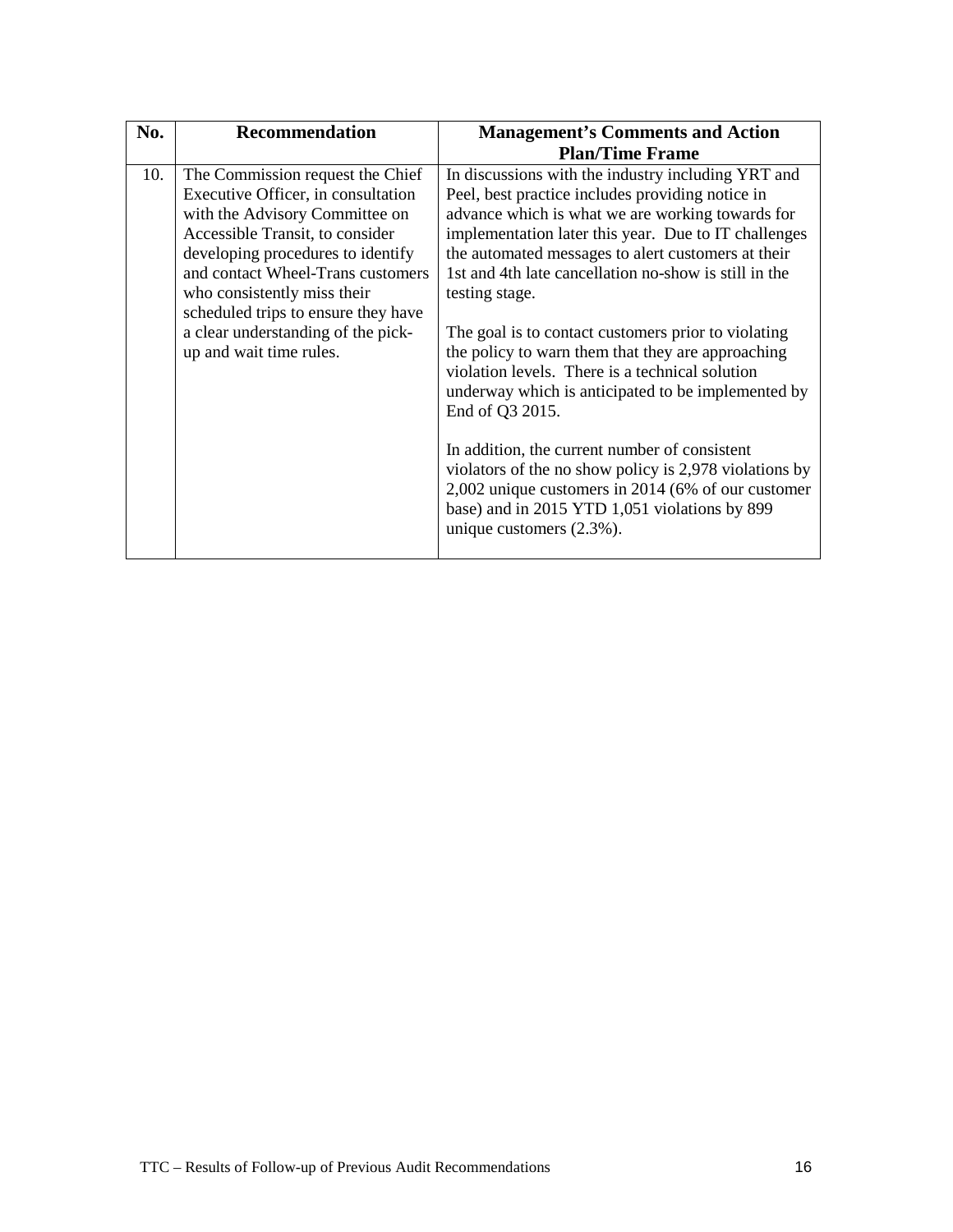| No. | <b>Recommendation</b>                                                                                                                                                                                                                                                                | <b>Management's Comments and Action</b>                                                                                                                                                                                                                                                                                                                                                                                    |
|-----|--------------------------------------------------------------------------------------------------------------------------------------------------------------------------------------------------------------------------------------------------------------------------------------|----------------------------------------------------------------------------------------------------------------------------------------------------------------------------------------------------------------------------------------------------------------------------------------------------------------------------------------------------------------------------------------------------------------------------|
|     |                                                                                                                                                                                                                                                                                      | <b>Plan/Time Frame</b>                                                                                                                                                                                                                                                                                                                                                                                                     |
| 11. | The Commission request the Chief<br>Executive Officer, in consultation<br>with the Advisory Committee on<br>Accessible Transit, to consider<br>adopting a more restrictive Wheel-<br>Trans late cancellation and no-<br>show policy after successfully<br>implementing the four-hour | Customers must allow for a minimum of 4 hours<br>lead time to book a same day request or to modify<br>their schedule trip times on the day of service.<br>Giving customers 4 hours before their scheduled<br>time to cancel will not give the scheduling system<br>adequate time to reallocate the trip to another<br>customer. The extra 2 hours (6 hours) provides the<br>system a better chance to reallocate the trip. |
|     | cancellation allowance, and<br>incorporating the provisions for re-<br>consideration.                                                                                                                                                                                                | In the areas of<br>Phase II:<br>Service Design and Delivery Strategies<br>Phase III: Organizational Review and Phase V:<br>Service Standards / Service Quality we will conduct<br>a complete analysis of all service processes towards<br>the end goal of 0% unaccommodated rate and<br>optimal and most efficient operational processes.                                                                                  |
|     |                                                                                                                                                                                                                                                                                      | Detailed analysis coupled with a new route planning<br>software and GPS tracking and other enhancements<br>may make it possible to in fact minimize the late<br>cancellation policy to as little as 2 hours or less. The<br>goal is enabling spontaneity of travel for all Wheel<br>Trans customers and a flexible booking system and<br>efficient operation will address this.                                            |
|     |                                                                                                                                                                                                                                                                                      | An RFI for a new scheduling system is to be issued<br>in $2nd$ Q 2015. The process for procurement for this<br>software includes a RFI to be issued in the 2nd Q<br>2015, followed by a RFP to be issued in July 2015.<br>The installation of the new scheduling system is<br>project to begin operating by January 2017.                                                                                                  |
|     |                                                                                                                                                                                                                                                                                      | We will reconsider allowing customers to cancel on<br>day of service with 6 hours advanced notice once we<br>are confident other changes to our scheduling system<br>yield additional trips for other customers (i.e.,<br>implementing a 20 minute window for pick-ups).                                                                                                                                                   |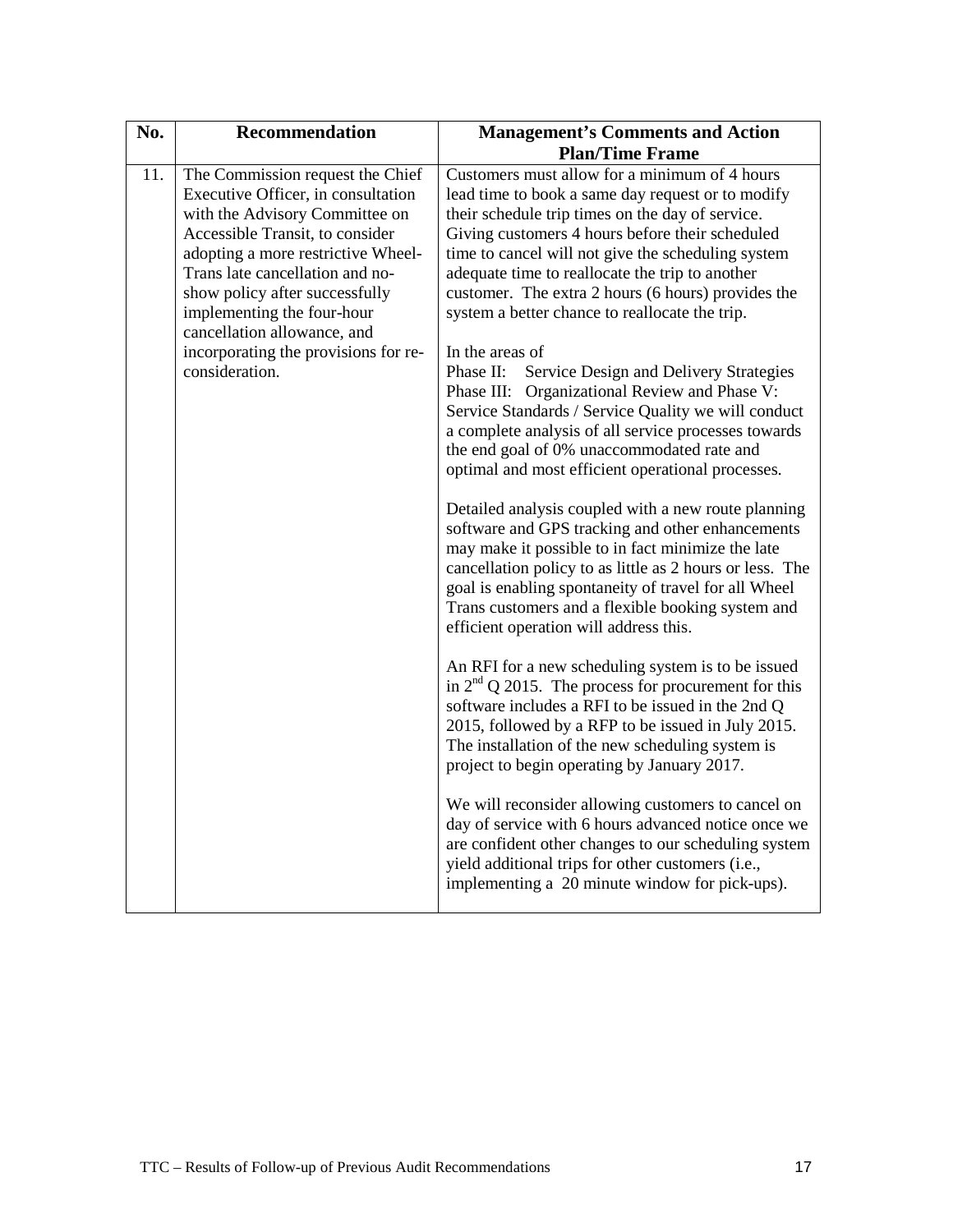| No. | <b>Recommendation</b>                                                                                                                                                                                                                                                                              | <b>Management's Comments and Action</b>                                                                                                                                                                                                                                                                                                                                                                                                                                                                                                                                                                                                                                                         |
|-----|----------------------------------------------------------------------------------------------------------------------------------------------------------------------------------------------------------------------------------------------------------------------------------------------------|-------------------------------------------------------------------------------------------------------------------------------------------------------------------------------------------------------------------------------------------------------------------------------------------------------------------------------------------------------------------------------------------------------------------------------------------------------------------------------------------------------------------------------------------------------------------------------------------------------------------------------------------------------------------------------------------------|
|     |                                                                                                                                                                                                                                                                                                    | <b>Plan/Time Frame</b>                                                                                                                                                                                                                                                                                                                                                                                                                                                                                                                                                                                                                                                                          |
| 15. | The Commission request the Chief<br>Executive Officer to re-assess the<br>needs for the existing Wheel-Trans<br>community bus routes, and cancel<br>or develop alternate routes to<br>ensure the services are cost<br>efficient and effective.                                                     | Prior to any changes being made to the Community<br>Bus routes, as part of Phase I: Eligibility<br>Reclassification<br>Phase II:<br>Service Design and Delivery Strategies;<br>Phase III: Organizational Review; Phase IV: Fare<br>Payment Assessment and Phase V: Service<br>Standards / Service Quality we will review all<br>aspects of all service provided by Wheel Trans. It is<br>anticipated that in alignment with industry best<br>practice, there is a need and use for Community Bus<br>to eliminate the need for sole rider trips and instead<br>provide a feeder system or opportunity to better<br>utilize the community bus as part of the full Family<br>of Services strategy. |
| 21. | The Commission request the Chief<br>Executive Officer to develop and<br>update Wheel-Trans standard<br>operating procedures in a timely<br>manner, including those relating to<br>taxi contract administration and<br>monitoring.                                                                  | Wheel-Trans has determined that 67 of the original<br>211 SOPs were considered redundant and therefore<br>omitted. Therefore the actual number to be reviewed<br>or created is now 166. Wheel-Trans has<br>reviewed/adjusted or created 86% of the 166 SOPs<br>in question.                                                                                                                                                                                                                                                                                                                                                                                                                     |
| 22. | The Commission request the Chief<br>Executive Officer to reduce the<br>annual printing and mailing costs<br>of Wheel-Trans quarterly<br>newsletters and bulletins to<br>customers. Consideration should<br>also be given to allowing<br>advertisements in the publications<br>to generate revenue. | It is felt that the cost of the newsletter (roughly<br>\$45,000 annually), the revenues of selling of ads for<br>exposure to only a circulation of 35,000, the<br>administration costs to solicit customers and sell the<br>advertising space may not substantially reduce the<br>costs of the newsletter if at all. There is<br>consideration to eliminate the newsletter altogether.<br>TTC is reviewing whether this newsletter is still a<br>relevant and useful document or whether our<br>customers are better served via general TTC<br>publications.                                                                                                                                    |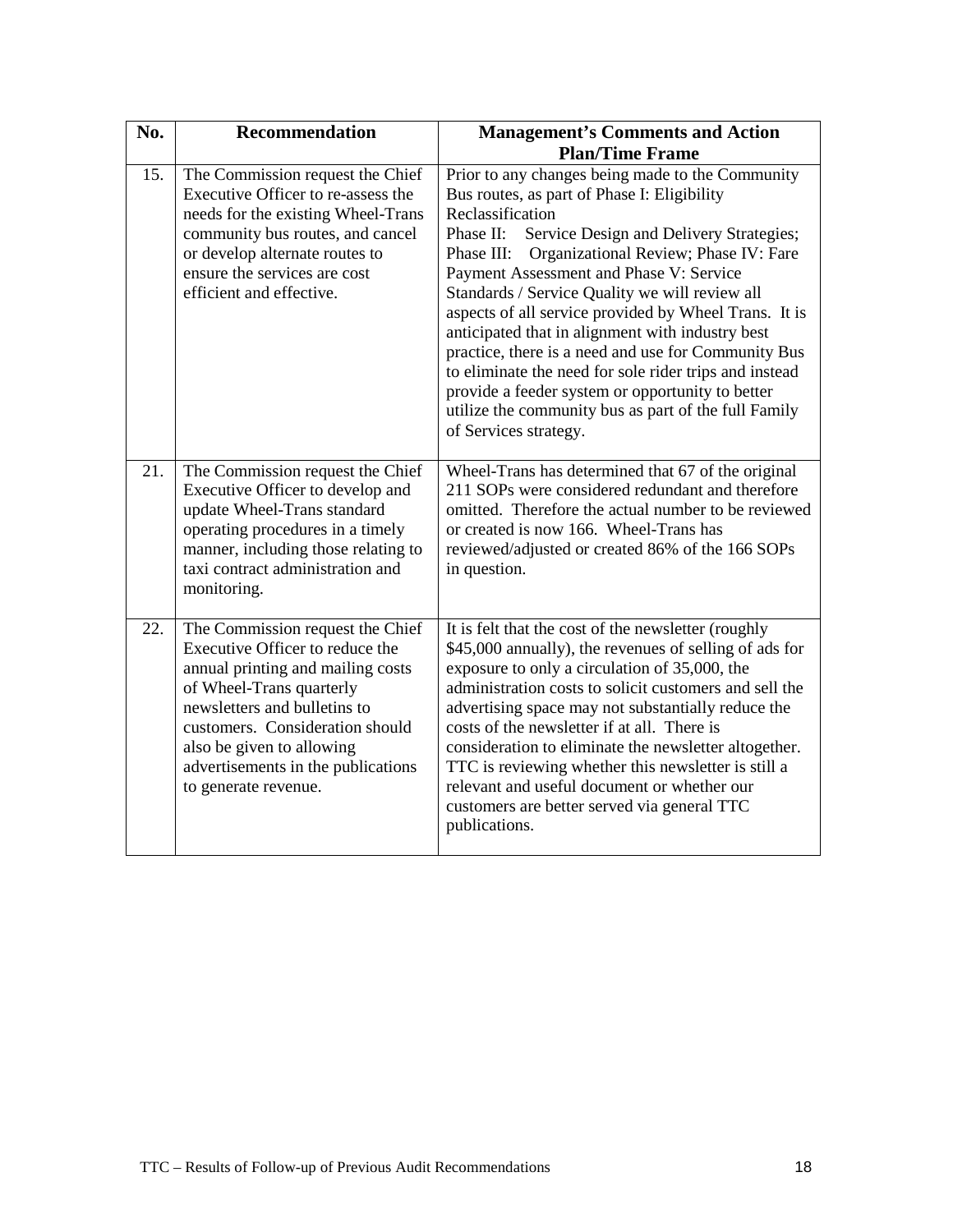### **Report Title: Review of Bus Maintenance and Shops Department, Phase One: Bus Maintenance and Warranty Administration**

| No. | Keport Date.<br>$0$ anuary 20, 2017<br>Recommendation                                                                                                                                                                                    | <b>Management's Comments and Action</b>                                                                                                                                                                                                                                                                                                                                                                                        |
|-----|------------------------------------------------------------------------------------------------------------------------------------------------------------------------------------------------------------------------------------------|--------------------------------------------------------------------------------------------------------------------------------------------------------------------------------------------------------------------------------------------------------------------------------------------------------------------------------------------------------------------------------------------------------------------------------|
|     |                                                                                                                                                                                                                                          | <b>Plan/Time Frame</b>                                                                                                                                                                                                                                                                                                                                                                                                         |
| 1.  | The Board request the Chief<br><b>Executive Officer to evaluate</b><br>the merits of the 5,000 km bus<br>preventive maintenance interval                                                                                                 | TTC staff has reviewed inspection intervals used by<br>other transit agencies. TTC staff has also reviewed data<br>obtained from the 5000 km inspection.                                                                                                                                                                                                                                                                       |
|     | in preventing mechanical<br>failures. Such an evaluation<br>should include a review of other<br>transit agencies' practices,<br>TTC's own bus repair records,<br>and piloting new maintenance<br>intervals in a small fleet of<br>buses. | The review noted that the 5000 km inspection is still<br>required for buses over the age of 3 years. Due to the<br>high customer loading, number of stops and traffic<br>density, many deficiencies is being identified at the<br>5000 km inspection that may adversely affect vehicle<br>reliability and vehicle safety.                                                                                                      |
|     |                                                                                                                                                                                                                                          | The review however, noted that buses under 3 years of<br>age demonstrated a higher rate of component reliability.<br>The number of deficiencies identified at the 5000 km<br>inspection interval therefore was smaller. As a result,<br>the inspection interval for buses under 3 years of age<br>may be extended from 5000 km to 10,000 km.                                                                                   |
|     |                                                                                                                                                                                                                                          | As due diligence and to ensure vehicle reliability and<br>customer safety is not compromised, a pilot program<br>was implemented to validate moving towards a 10,000<br>km inspection interval for buses under 3 years of age.<br>The articulated bus fleet, Series 9000-9152 is being<br>used to validate the extended inspection interval. The<br>articulated bus fleet is 1 year of age and has 153 buses<br>in this fleet. |
|     |                                                                                                                                                                                                                                          | The inspection interval for 76 (or 50%) articulated buses<br>were extended to 10,000 km. To ensure safety, a<br>control group comprising of the other 50% still<br>remained on the 5000 km inspection interval.                                                                                                                                                                                                                |
|     |                                                                                                                                                                                                                                          | The pilot program is scheduled to be completed at the<br>end of 2015. Results to date have been favourable. If<br>successful, inspection intervals for buses under 3 years<br>will be extended to 10,000 km.                                                                                                                                                                                                                   |
|     |                                                                                                                                                                                                                                          | With the implementation of Reliability Centered<br>Maintenance programs, TTC staff expects component<br>reliability for the remainder of the fleet to increase over<br>time. Therefore staff will continue to review inspection<br>data at the 5000 km interval for buses older than 3 years<br>of age with the goal of extending the inspection interval<br>to 10,000 km for buses aged 1-5 years.                            |

**Report Date: January 28, 2014**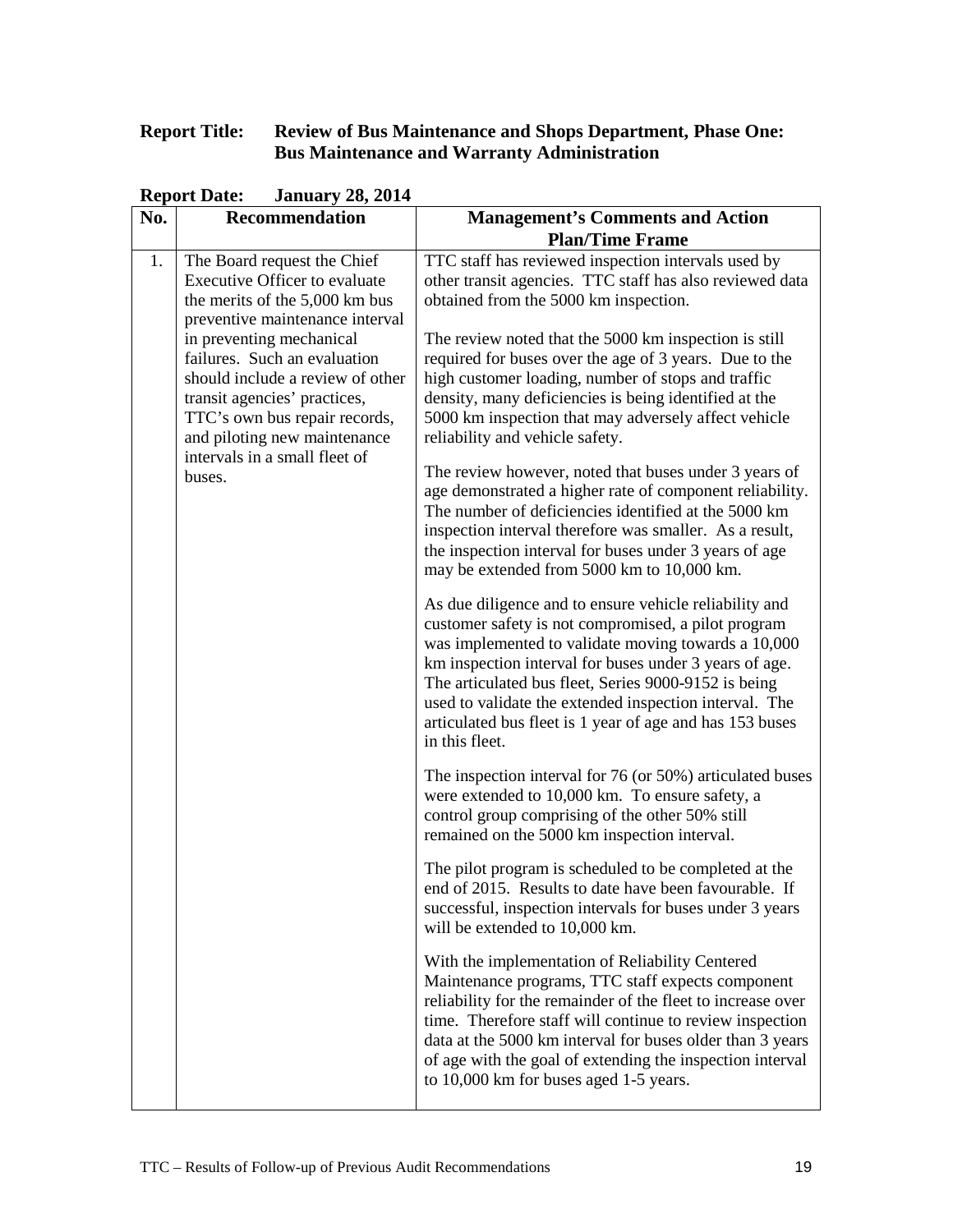| No. | Recommendation                                                                                                                                                                                                                    | <b>Management's Comments and Action</b>                                                                                                                                                                                                                                                                                                                                                                                                                                                                                                                                                                                                                                                |
|-----|-----------------------------------------------------------------------------------------------------------------------------------------------------------------------------------------------------------------------------------|----------------------------------------------------------------------------------------------------------------------------------------------------------------------------------------------------------------------------------------------------------------------------------------------------------------------------------------------------------------------------------------------------------------------------------------------------------------------------------------------------------------------------------------------------------------------------------------------------------------------------------------------------------------------------------------|
|     |                                                                                                                                                                                                                                   | <b>Plan/Time Frame</b>                                                                                                                                                                                                                                                                                                                                                                                                                                                                                                                                                                                                                                                                 |
| 2.  | The Board request the Chief<br>Executive Officer to ensure<br>compliance with TTC bus<br>preventive maintenance<br>inspection and provincial<br>legislative requirements, in<br>particular maintenance of major<br>vehicle parts. | TTC staff has reviewed maintenance inspection and<br>legislative requirements. TTC is in compliance with all<br>legislative requirements. TTC, however, is not in<br>compliance with the oil replacement schedules as<br>specified in TTC Standard Operating Procedures - as<br>noted by the General Auditor's Office.<br>The oil replacement schedule currently is every 800,000<br>km. Oil analysis was conducted at the 800,000 km<br>interval and little to no oil degradation was found in the<br>oil for differential and transmission components. This<br>suggests the oil replacement schedule can be widened<br>and confirmed TTC's SOP inspection interval was too<br>short. |
|     |                                                                                                                                                                                                                                   | TTC technical staff is investigating a new oil<br>replacement schedule.                                                                                                                                                                                                                                                                                                                                                                                                                                                                                                                                                                                                                |
| 3.  | The Board request the Chief<br>Executive Officer to ensure that<br>bus kilometre records used for<br>scheduling preventive<br>maintenance inspections are<br>accurate.                                                            | Mileage is currently captured manually via the<br>odometer and autonomously through the CIS system.<br>The CIS system is over 20 years of age and is obsolete.<br>A RFI for CAD/AVL was posted January 7, 2015, to<br>improve vehicle tracking via a new CAD/AVL system.<br>CAD/AVL will replace the outdated CIS.<br>Implementation of CAD/AVL is scheduled to<br>commence in 2017. CAD/AVL will provide real time<br>information and will provide accurate mileage<br>reporting.<br>In the interim, a control will be implemented into the<br>Vehicle Work Order (VWO) system to ensure Coach<br>Technicians manually obtain and record the mileage<br>from the odometer.            |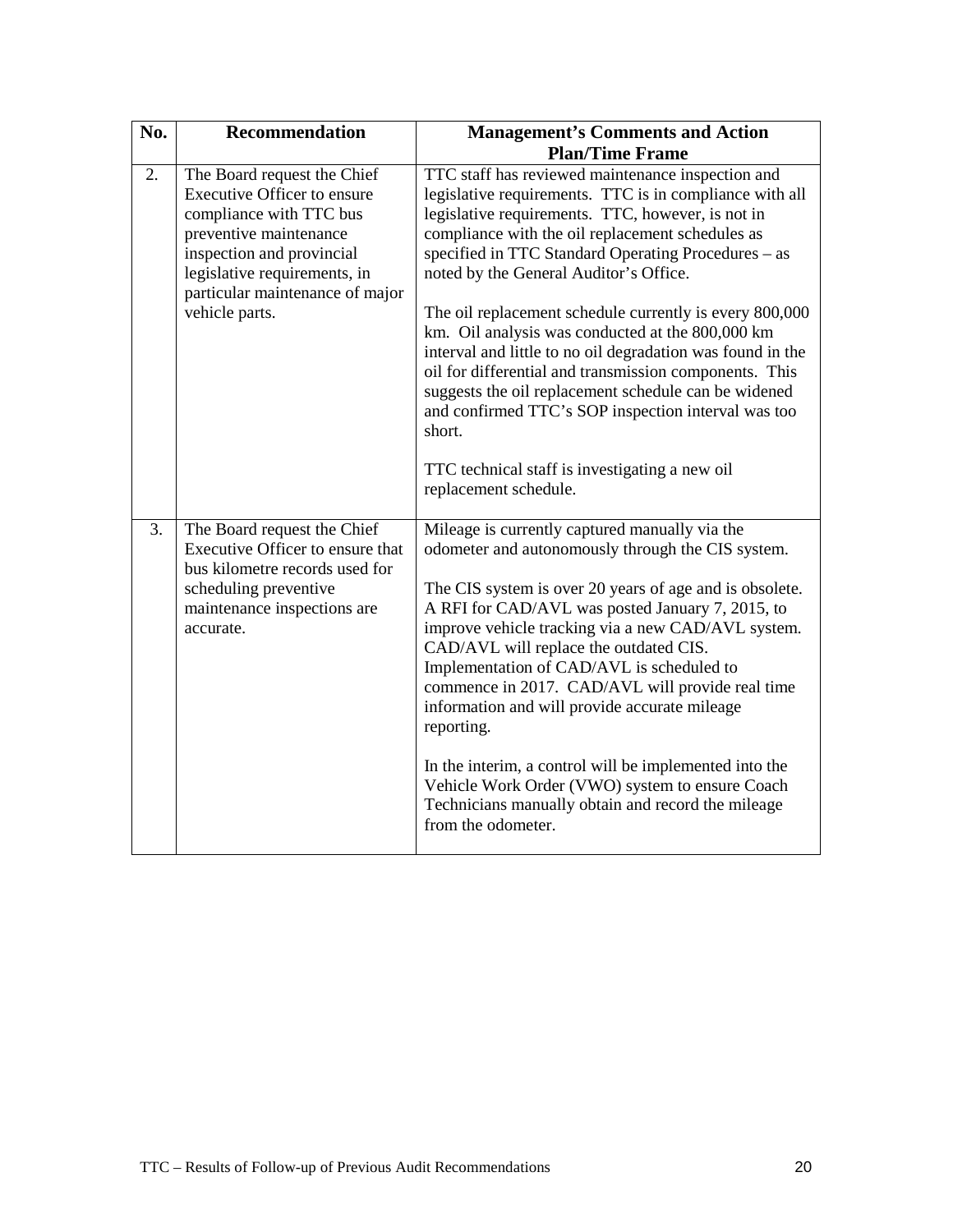| No. | <b>Recommendation</b>                                                                                                                                                                                                                                                                                 | <b>Management's Comments and Action</b><br><b>Plan/Time Frame</b>                                                                                                                                                                                                                                                                                                                      |
|-----|-------------------------------------------------------------------------------------------------------------------------------------------------------------------------------------------------------------------------------------------------------------------------------------------------------|----------------------------------------------------------------------------------------------------------------------------------------------------------------------------------------------------------------------------------------------------------------------------------------------------------------------------------------------------------------------------------------|
| 4.  | The Board request the Chief<br>Executive Officer to improve<br>efficiency of bus<br>preventive maintenance<br>inspections and increase bus<br>availability for service by:<br>Avoiding duplication of a<br>a.<br>Safety Check when a<br>comprehensive semi-<br>annual inspection is<br>scheduled; and | Improvements have been made to the maintenance<br>software to address the identified issues.<br>This and other new functionality is being tested at two<br>garages, Eglinton and Mt Dennis (Q1 2015).<br>Full implementation at all Garages is scheduled for<br>2016.                                                                                                                  |
|     | Consistent alignment of<br>$\mathbf b$ .<br>Safety Checks and<br><b>Lubrication Inspections</b><br>where possible.                                                                                                                                                                                    |                                                                                                                                                                                                                                                                                                                                                                                        |
| 8   | The Board request the Chief<br><b>Executive Officer to establish</b><br>standard repair times for<br>common bus repairs, develop<br>procedures to monitor<br>efficiency of bus repair<br>activities, and incorporate the<br>standard repair times into part<br>of technician performance              | Phase 1 of IFS VWO upgrades have been rolled out to<br>Eglinton & Mt. Dennis bus garages.<br>Phase 1 IFS VWO upgrades have improved tracking of<br>maintenance repair times. Review of maintenance<br>repair times will be conducted once IFS VWO upgrades<br>are rolled out across all facilities to ensure<br>reasonable/standard repair times are not based on 1-2<br>garages only. |
|     | evaluation.                                                                                                                                                                                                                                                                                           | Rollout of upgrades at Malvern Garage is scheduled<br>$\bullet$<br>for Q2 of 2015.<br>Review of data is to be performed in 2016 after<br>$\bullet$<br>completion of the rollout of VWO upgrades to all                                                                                                                                                                                 |
|     |                                                                                                                                                                                                                                                                                                       | garages.<br>Reasonable repair times will be discussed with the<br>$\bullet$<br>Union after reviewing data from all locations.                                                                                                                                                                                                                                                          |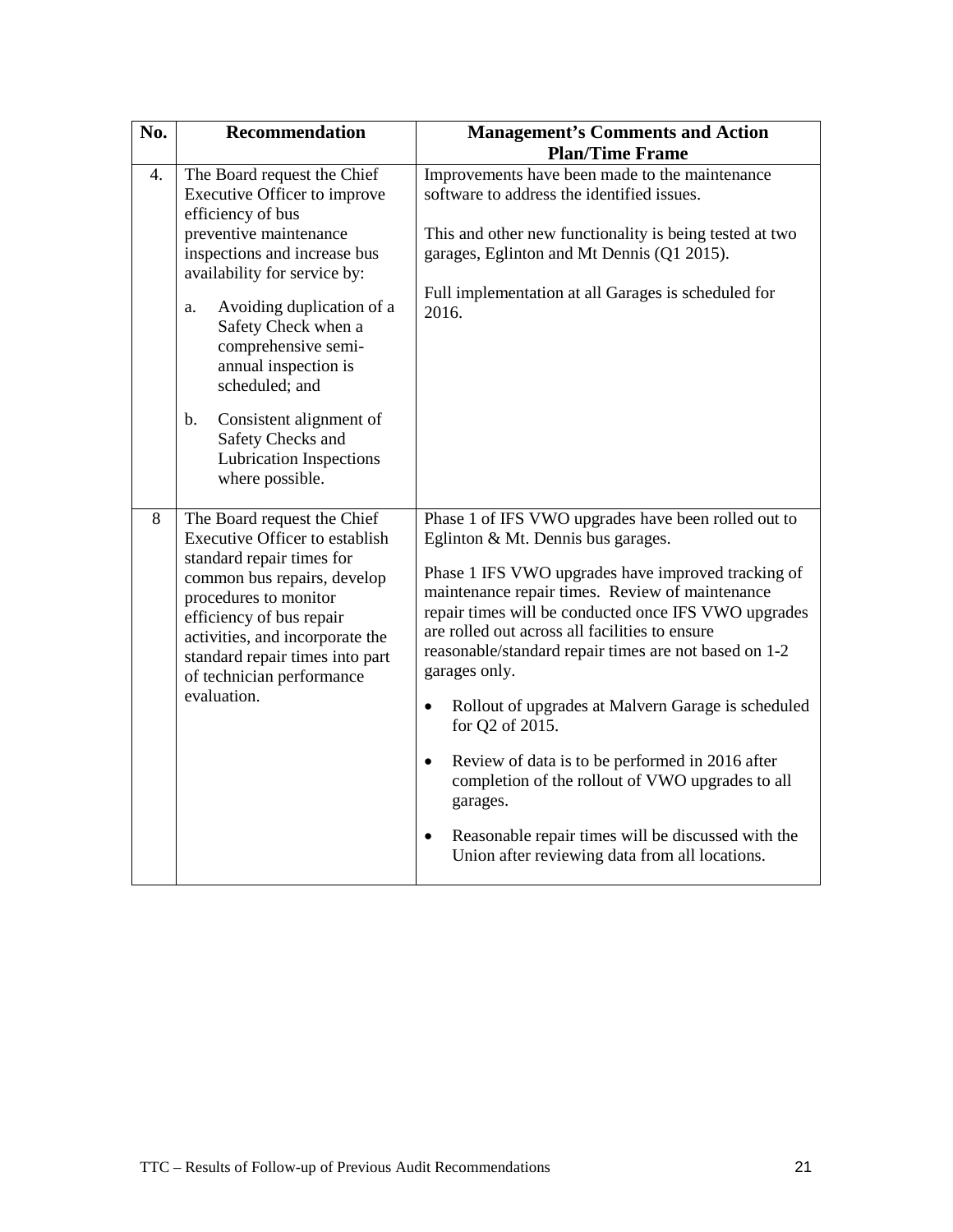| No. | <b>Recommendation</b>                                                                                                                                                                                                                                                                                                                                                                                                                                                                                                                                                                    | <b>Management's Comments and Action</b>                                                                                                                                                                                                                                                                                                                                                                                                                                                                                                                                                                                                                                                                          |
|-----|------------------------------------------------------------------------------------------------------------------------------------------------------------------------------------------------------------------------------------------------------------------------------------------------------------------------------------------------------------------------------------------------------------------------------------------------------------------------------------------------------------------------------------------------------------------------------------------|------------------------------------------------------------------------------------------------------------------------------------------------------------------------------------------------------------------------------------------------------------------------------------------------------------------------------------------------------------------------------------------------------------------------------------------------------------------------------------------------------------------------------------------------------------------------------------------------------------------------------------------------------------------------------------------------------------------|
|     |                                                                                                                                                                                                                                                                                                                                                                                                                                                                                                                                                                                          | <b>Plan/Time Frame</b>                                                                                                                                                                                                                                                                                                                                                                                                                                                                                                                                                                                                                                                                                           |
| 9.  | The Board request the Chief<br>Executive Officer to take the<br>necessary steps to enhance<br>continuous training for Bus<br>Maintenance and Shops<br>Departmental staff. Such steps<br>should include but not be<br>limited to:<br>a. Developing a training policy<br>detailing clear and specific<br>training objectives,<br>requirements and completion<br>timeframes for coach<br>technicians and other job<br>classifications where<br>appropriate; and<br>b. Monitoring the completion<br>of training requirements and<br>addressing non-compliance<br>with training requirements. | A training curriculum for coach technicians has been<br>developed. Bus Maintenance and the Training<br>Department are working towards updating the programs<br>within the curriculum. The following programs are<br>scheduled to be updated or developed in 2015:<br><b>BGO</b> - Update<br>Cummins Engine - Develop<br>Allison Transmission - Develop<br>Training schedules will also be developed. Tools to<br>track and monitor compliance already exist in the<br>Training Department Pathlore program                                                                                                                                                                                                       |
| 10. | The Board request the Chief<br>Executive Officer to accurately<br>assess failure rates of major<br>internal bus rebuild parts as well<br>as assessing the costs of rework<br>associated with rebuild failures.                                                                                                                                                                                                                                                                                                                                                                           | Phase 2 of IFS VWO upgrades has commenced. These<br>upgrades address the material return process to improve<br>warranty claims and to improve quality control/analysis<br>of components.<br>The priority of Phase 2 upgrades is currently addressing<br>the material return process for warranty claims. Once<br>completed, upgrades will be developed to address the<br>material return process for quality control/analysis.<br>Quality control/analysis will allow assessment of failure<br>rates for major internal bus rebuild parts & cost for<br>rework. Commencement of the material return process<br>for Quality control/analysis is scheduled to commence<br>in 2016 and complete in rollout in 2017. |
| 11. | The Board request the Chief<br>Executive Officer, in his<br>ongoing assessment of<br>outsourcing opportunities, to<br>conduct a complete analysis of<br>internal bus rebuild costs at the<br>Duncan Shop accounting for all<br>key and relevant direct and<br>indirect costs.                                                                                                                                                                                                                                                                                                            | Recent CBA negotiations have resulted in a 'No<br>Contracting Out' clause. TTC staff, however, continues<br>to review opportunities to outsource component rebuild<br>in preparation for the next CBA negotiation.                                                                                                                                                                                                                                                                                                                                                                                                                                                                                               |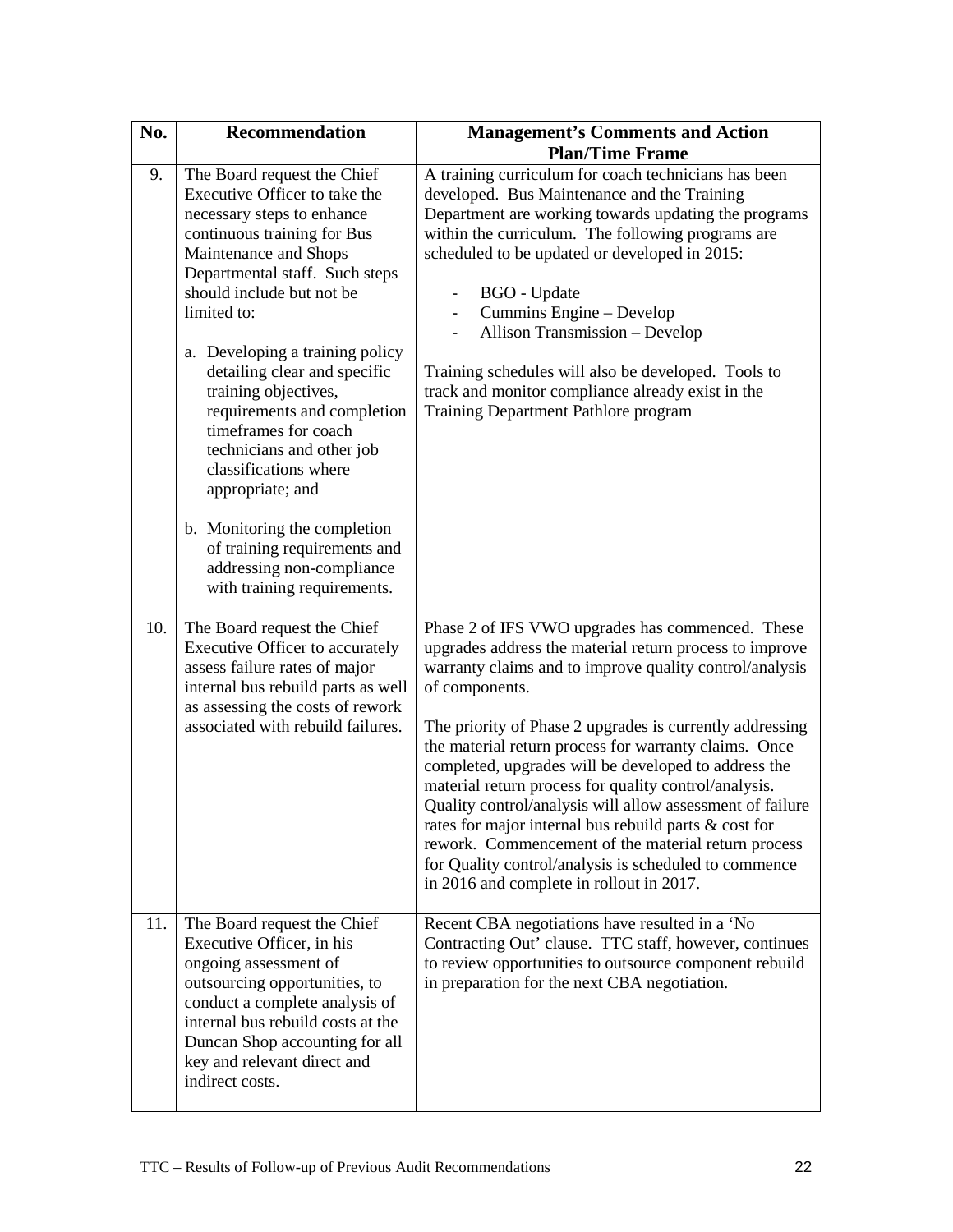| No. | Recommendation                                                                                                                                                                                                                                                                                                                                                                                                                                                                                                                                                                           | <b>Management's Comments and Action</b>                                                                                                                                                                                                                                                                                                                                                                                                                                                           |
|-----|------------------------------------------------------------------------------------------------------------------------------------------------------------------------------------------------------------------------------------------------------------------------------------------------------------------------------------------------------------------------------------------------------------------------------------------------------------------------------------------------------------------------------------------------------------------------------------------|---------------------------------------------------------------------------------------------------------------------------------------------------------------------------------------------------------------------------------------------------------------------------------------------------------------------------------------------------------------------------------------------------------------------------------------------------------------------------------------------------|
|     |                                                                                                                                                                                                                                                                                                                                                                                                                                                                                                                                                                                          | <b>Plan/Time Frame</b>                                                                                                                                                                                                                                                                                                                                                                                                                                                                            |
| 12. | The Board request the Chief<br><b>Executive Officer to take</b><br>immediate steps to improve the<br>current defective parts retrieval<br>process at bus garages including                                                                                                                                                                                                                                                                                                                                                                                                               | Reference Recommendation #10.<br>Phase 2 of IFS VWO Upgrades has commenced and<br>involves developing and implementing a new Material<br>Return Process to improve warranty claims and to                                                                                                                                                                                                                                                                                                         |
|     | but not limited to:<br>a. Implementing adequate<br>controls to account for and<br>track the return of defective<br>parts by technicians; and<br>b. Enhancing efficiency of the<br>parts retrieval process<br>currently carried out by<br>warranty staff.                                                                                                                                                                                                                                                                                                                                 | improve quality control/analysis of failed components.<br>Tools and controls to assist with the Material Return<br>Process are still in development; however, interim<br>measures are scheduled to be rolled out at Mt Dennis,<br>Malvern and Eglinton Garages throughout Q2-Q4 of<br>2015. This includes implementing a closed store<br>system, identification of major components under<br>warranty, identification of rebuild components from the<br>Shop and tracking of returned components. |
| 13. | The Board request the Chief<br><b>Executive Officer to take</b><br>immediate steps to maximize<br>the use of bus warranty<br>provisions and increase<br>warranty recovery revenue.<br>Such steps should include but<br>not be limited to:<br>a. Identifying and addressing<br>reasons prohibiting<br>successful filing of warranty<br>claims;<br>b. Increasing warranty claim<br>submission rate for bus<br>defective parts and labour<br>hours; and<br>c. Systematically tracking and<br>monitoring claim submission<br>rate and warranty cost<br>recovery for the entire bus<br>fleet. | Reference Progress Listed in Recommendation #12.<br>These recommendations will be addressed as part of the<br>Phase 2 IFS VWO upgrades.                                                                                                                                                                                                                                                                                                                                                           |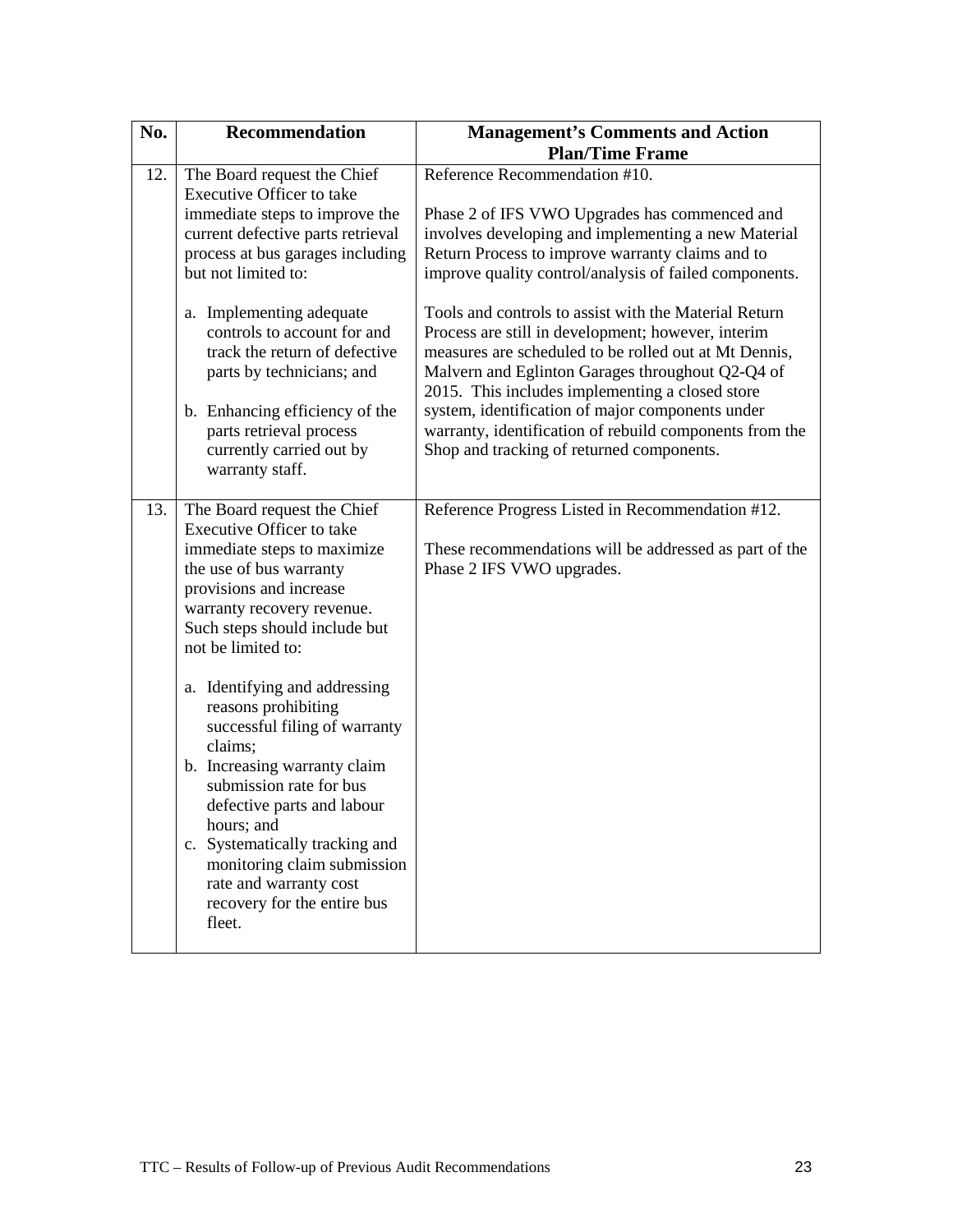| No. | <b>Recommendation</b>                                                                                                                                                                                                                                                                                                                                                                                                                                                                                                                                                                                                                                                                                                                | <b>Management's Comments and Action</b><br><b>Plan/Time Frame</b>                                                                       |
|-----|--------------------------------------------------------------------------------------------------------------------------------------------------------------------------------------------------------------------------------------------------------------------------------------------------------------------------------------------------------------------------------------------------------------------------------------------------------------------------------------------------------------------------------------------------------------------------------------------------------------------------------------------------------------------------------------------------------------------------------------|-----------------------------------------------------------------------------------------------------------------------------------------|
| 14. | The Board request the Chief<br><b>Executive Officer to take</b><br>necessary steps to minimize the<br>number of warranty claims<br>denied by bus manufactures<br>based on "no fault found" in<br>submitted defective parts or<br>warranty administrative issues.                                                                                                                                                                                                                                                                                                                                                                                                                                                                     | Reference Progress Listed in Recommendation #12.<br>These recommendations will be addressed as part of the<br>Phase 2 IFS VWO upgrades. |
| 15. | The Board request the Chief<br>Executive Officer to take steps<br>to ensure proper accounting<br>procedures for bus warranty<br>claims and payments. Such<br>steps should include but not be<br>limited to:<br>a. Establish proper accounting<br>procedures for bus warranty<br>payments including setting up<br>accounts receivable for<br>warranty claims, implementing<br>procedures to adjust/write off<br>disputed claims and periodic<br>reconciliations;<br>b. Undertake collection of all<br>valid outstanding claims; and<br>c.Review accounting procedures<br>for warranty payments for other<br>types of TTC vehicles including<br>subway trains and streetcars to<br>ensure adequate financial<br>controls are in place. | Reference Progress Listed in Recommendation #12.<br>These recommendations will be addressed as part of the<br>Phase 2 IFS VWO upgrades. |
| 16. | The Board request the Chief<br>Executive Officer to provide an<br>adequately designed and<br>supported bus warranty<br>management information<br>system facilitating effective and<br>efficient management of<br>warranty claims and recoveries.                                                                                                                                                                                                                                                                                                                                                                                                                                                                                     | Reference Progress Listed in Recommendation #12.<br>These recommendations will be addressed as part of the<br>Phase 2 IFS VWO upgrades. |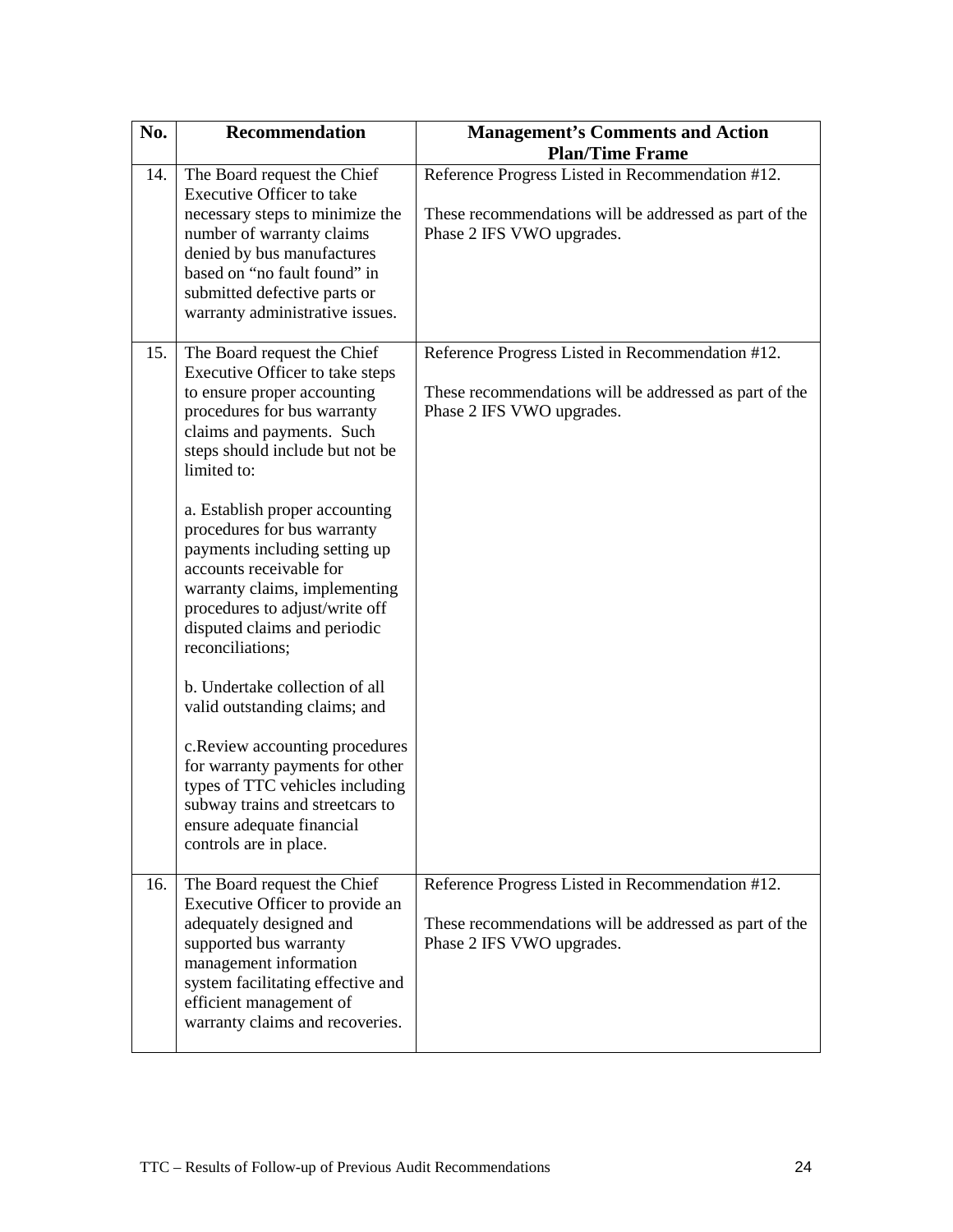| No. | <b>Recommendation</b>                                                                                                                                                                                                                                                                                                                 | <b>Management's Comments and Action</b><br><b>Plan/Time Frame</b>                                                                                                                                                                                                                                                                                                                                                                                                                                                                                                                                                                                               |
|-----|---------------------------------------------------------------------------------------------------------------------------------------------------------------------------------------------------------------------------------------------------------------------------------------------------------------------------------------|-----------------------------------------------------------------------------------------------------------------------------------------------------------------------------------------------------------------------------------------------------------------------------------------------------------------------------------------------------------------------------------------------------------------------------------------------------------------------------------------------------------------------------------------------------------------------------------------------------------------------------------------------------------------|
| 17. | The Board request the Chief<br>Executive Officer, in preparing<br>2015 budget submission relating<br>to shortening existing bus<br>service life policy by three<br>years, to provide clear short and<br>long term financial impact<br>information based on a<br>comprehensive, accurate and<br>objective life-cycle cost<br>analysis. | TTC staff is preparing a business case to shorten the<br>existing bus life from 18 to 15 years.<br>The business case will be prepared and presented in<br>2015. If approved, the Bus Fleet Plan will be revised in<br>2016 as part of the 2017-2026 Budget Submission.                                                                                                                                                                                                                                                                                                                                                                                          |
| 18. | The Board request the Chief<br>Executive Officer to develop a<br>plan for hybrid buses to help<br>minimize increasing<br>maintenance costs in future<br>operating budgets. Such a plan<br>should include a review of<br>alternatives and other transit<br>agencies' experiences in<br>maintaining their hybrid bus<br>fleets.         | Sharing of information between TTC and other transit<br>agencies regarding maintenance practices, policies and<br>challenges faced with hybrid bus technology is ongoing.<br>A total of four (4) options are available for the<br>disposition of the hybrid bus fleet. These include:<br>1. Early retirement to curb high cost of ownership<br>2. Conversion from hybrid technology to diesel<br>technology<br>3. Combination of early retirement and technology<br>conversion<br>4. Do nothing<br>TTC staff is evaluating the viability of each option to<br>identify the most cost effective method to address<br>increasing maintenance costs of this fleet. |